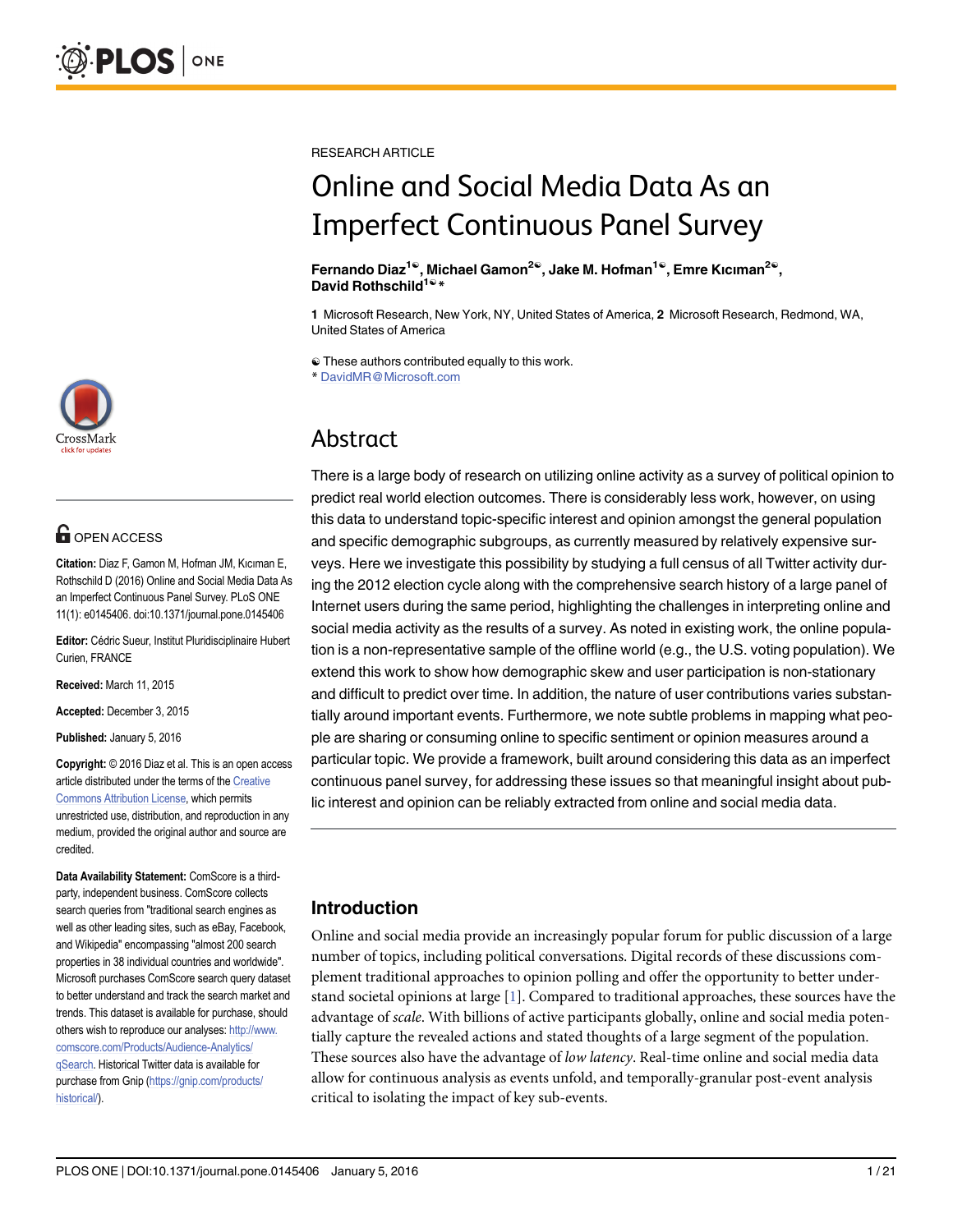<span id="page-1-0"></span>

Funding: The authors' work is funded 100% through the authors' employment at Microsoft. There is no additional funding of the authors' work. No one other than the authors had any role in study design, data collection and analysis, decision to publish, or preparation of the manuscript. The specific roles of these authors are articulated in the 'author contributions' section.

Competing Interests: The authors have the following interests. The authors' work is funded 100% through the authors' employment at Microsoft. All authors were employed by Microsoft Research (a group with Microsoft) when this work was done. This does not alter the authors' adherence to all the PLOS ONE policies on sharing data and materials.

In recent years, much research has focused on understanding the expression of political opinion online, and exploring its use as an alternative data collection modality for surveys and fundamental election data as a way to predict elections, identify support, and related tasks. The results are mixed. For example, while many papers have reported positive correlations between measures of social media and political outcomes [[2](#page-18-0),[3](#page-18-0),[4](#page-18-0)], others have criticized their methodologies and reported contradictory, negative results  $[5,6,7]$  $[5,6,7]$ . There are two key reasons for potential problems in this research. First, it frequently focuses on election outcomes where standard data and methods are extremely accurate already. Second, it does not account for the uniquely nonstationary nature of the data as technology and its users evolve and, thus, how the data correlates with outcomes such as support, likeliness to vote, and donations. One clearly defined route for academic research is to improve upon standard objective outcome variables and it is reasonable to assume that this new data can improve these metrics. However, given these contradictory results it is worth exploring both new techniques and new outcome variables that may be more appropriate for this new data.

In this paper, rather than attempt to reproduce a traditional task, such as predicting election results from online and social media data, we instead take a step back and ask how this data differs from the traditional survey data:

#### If we were to assume that online and social media data is the output of some hypothetical pseudo-survey methodology, how would this methodology differ from conventional survey techniques?

We believe that a rigorous answer to this question–highlighting the fundamental differences between online and social media data and gold standard survey methodologies–can provide a new roadmap toward the use of such data. If earlier papers focus on treating the data like survey data, this paper defines the bounds of that assumption. To this end, we analyze what, to our knowledge, is the largest such corpora used for this purpose: the comprehensive search activity of a large panel of web users and the complete set of tweets during the period of the 2012 election cycle. We focus our analysis on two fundamental characteristics of a (pseudo-) survey methodology: (1) the dynamics of demographics and participation in the pseudo-survey; and (2) the dynamics of topics addressed in the pseudo-survey.

Our results extend beyond past research by illustrating how both participation and topical coverage are more dynamic and less predictable than traditional survey methodologies. In addition to demonstrating that participants in online and social media platforms are unrepresentative of the offline population, as characterized by key demographics such as gender and geography, our study shows that participation also shifts dramatically on a daily and even hourly basis, especially around key events. In other words, at the times when online and social media data's real-time nature holds the most promise for providing timely insights, the composition of the participant base is most dramatically in flux.

As a result, we find that online and social media activity function like an opt-in panel where different users engage to different degrees during different times. Most existing research counts each of these engagements independently, ignoring user identity information. If this were a survey, it would be the equivalent of allowing users to respond as many times as they want. We explore the value of treating the online population as a panel rather than a cross-section, as there is a small fraction—but large number—of users who repeatedly discuss the same topics and dominate conversation.

Studying the topics addressed by participants in our hypothetical pseudo-survey, we find that the population of people searching and tweeting contributes different types of information at different times. Specifically, the topics they discuss shift during major events, as activity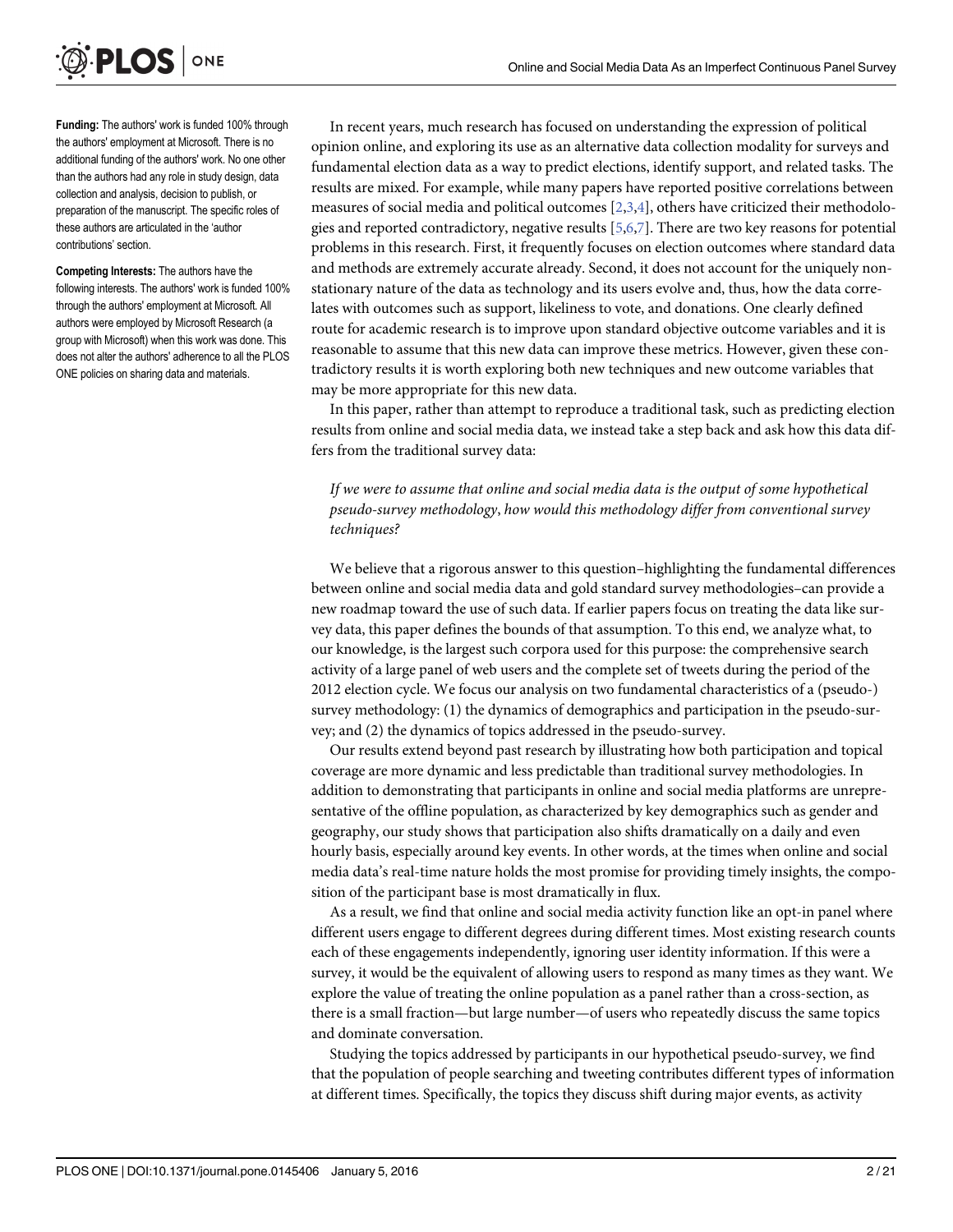<span id="page-2-0"></span>moves from content sharing to active commentary. If this were a survey, it would be equivalent to users answering systematically different questions at different times.

In short, if online and social media data are to treated as surveys, they must be treated as imperfect surveys indeed. Traditional surveys follow a rigorous procedure, asking the same question—Gallup has asked the same presidential approval question to its respondents since the late 1930s—to repeated cross sections of a random sample of a representative group of people. A search and social "survey," however, is essentially polling a varying, non-random sample of voluntary participants who selectively respond to questions of their choice.

Despite their rigor, traditional surveys suffer from four well-known errors: sample, coverage, non-response, and survey design/execution; by considering online and social media in this context, we can better understand its potential valuable. Collectively this is called the total survey error, as defined in-depth in the literature  $[8,9]$  $[8,9]$ . Sample error is a result of only sampling a portion of the population, coverage error is the inability to reach the full population, nonresponse error is some people in the population not answering surveys if asked, and survey error is all of the error that comes from the design/execution of the survey. Online and social media data has a huge sample and its coverage is also strong for most populations, despite missing members of the general population without Internet access. While traditional surveys have responses rates below 10% and falling for election surveys  $[10]$  $[10]$ , the equivalent response rate for online and social media data is much lower, as only a small fraction of a percent of the population online selects to discuss any topic on any given day. Additionally, the survey error is much worse because the researcher interpreting the data cannot control the questions, ordering, etc. Thus, even considering realistic estimates of total survey error for traditional surveys, they are likely to have a smaller error on the questions surveys ask directly.

Researchers should focus on using online and social media data for outcomes where it has an error advantage or a cost advantage, which prohibits surveys from being conducted. This is the case for three reasons.

First, search and social media data can provide insights into the levels of interest and engagement among different online populations. Asking who is responding and when they are doing so, as well as the topics and sentiments expressed, is important. This applies at the individual level as well, potentially allowing for micro-targeting by interest or support. In survey terms, this means for this question the survey error is lower for online and social media data, because the one question we know that online and social media users are answering when they discuss a topic is whether or not they are interested in that topic. Further, researchers can reweight the data to either a fixed or representative target population using the best practices from non-representative surveys. This provides a more consistent measure to correlate with outcomes such as voting or donations.

Second, online and social media data can be interpreted as a panel response rather than a cross-section, where insights can be gained from studying the shift in individual opinions and behaviors longitudinally. Our detailed data shows individual-level, repeated actions. Using a panel can provide unique insight into how conversations shift over the course of an event. Panels are prohibitively expensive in most traditional survey environments, restricting most traditional surveys to cross-sections, so a naturally occurring panel survey, no matter how imperfect, is better than no panel at all.

Third, this method can construct this imperfect panel ex-post, where ex-post construction is either extremely error prone or impossible for traditional surveys. For example, in traditional surveys the answer to whom respondents voted for in the last presidential election is highly correlated with the current president's current approval rating  $[11]$ . And, as  $[12]$  demonstrates with the Gezi protests in Turkey in 2013–2014, ex-post panel construction from social media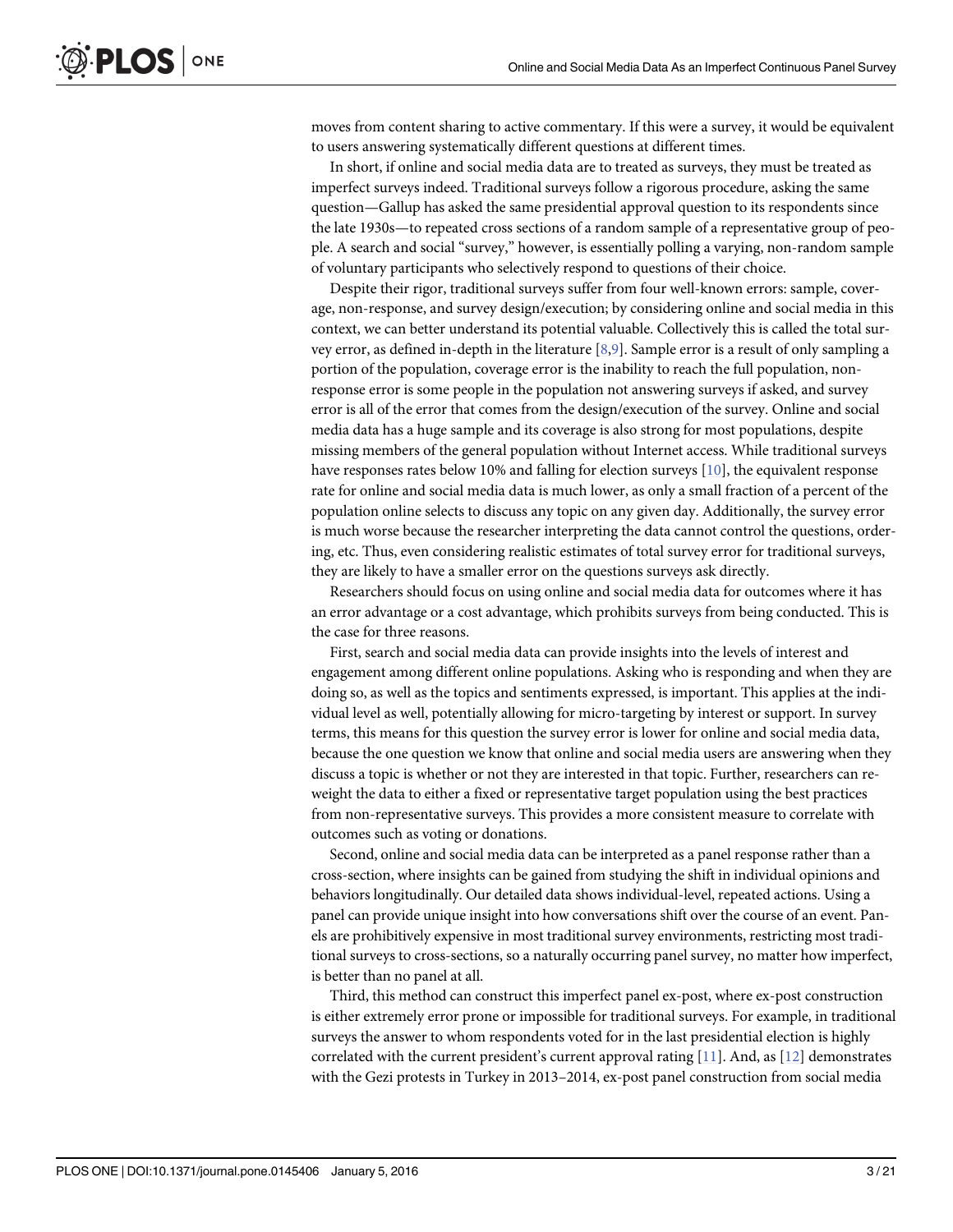<span id="page-3-0"></span>data allows researchers to have an imperfect, but useful, dataset to examine sentiment for an event that was too unpredictable to create a survey for ex-ante.

The scale and real-time nature of online and social media promises to expand our range of insights into new questions and domains. This paper provides a unique description of a large sample of the data and a new framework for how to approach this type of data. Our study provides a detailed look at why it is so difficult to even understand the selection into online and social media data and the questions that the discussions implicitly answer, which is required before predicting and controlling for these issues. By approaching these challenges from the context of survey research, we can provide a framework for building on established literature in survey research for dealing with non-representation, panels, etc. The directions for future work illustrate how this data can complement traditional surveys. Our study represents a meaningful step towards capitalizing on the strengths of social media data to provide either real-time low-latency or ex-post constructed, temporally-granular, highly-quantifiable answers to relatively-unexplored questions of interest from varying populations.

# Past Research

Much research has demonstrated the promise of online and social media for use in grass roots political mobilization [\[13](#page-18-0)], astroturfing [[14\]](#page-18-0), predicting outbreaks of influenza [\[15](#page-18-0)], reproducing economic indices  $[16]$  $[16]$ , crisis response  $[17]$ , and measuring people's happiness and mood [[18,19\]](#page-18-0). Many studies have documented the existence of a robust and vibrant political discussion on social media across many countries and elections over the past several years [[20](#page-18-0),[21](#page-18-0),[22,23,24,25\]](#page-18-0). As participation in online and social media discussions continues to grow more prevalent, monitoring and analysis of these information sources promises to provide new insights into political events and policies. A new working paper  $[26]$  $[26]$  $[26]$  highlights how participants view different elicitation techniques from surveys to social media data and the nature of the data. Already, several commercial services track the popularity of political candidates and political issues in online and social media data. Prominent examples include Google Trends ([http://www.google.com/trends/\)](http://www.google.com/trends/) for search and Topsy (<http://topsy.com/>) for social media. Others papers [[27,28\]](#page-19-0) outline further applications of social media monitoring and user classification, including for political advertising.

Many researchers have reported positive correlations between the volume of social media mentions of political candidates and the results of various elections, from presidential elections around the world to US Congressional and UK Parliamentary races [\[29,30,](#page-19-0)[3](#page-18-0)]. Similar research has found positive correlations between the volume-weighted sentiments expressed in social media and electoral results and public opinion polls [[31](#page-19-0),[32](#page-19-0)[,2](#page-18-0)[,33](#page-19-0)]. Notably, prior to the 2012 US presidential election, [[34](#page-19-0)] predicted state-level election results, based on a demographically reweighted sentiment analysis of tweets. Arguing the necessity of incorporating information beyond volume and sentiment, [\[35\]](#page-19-0) presents a more sophisticated model that includes behavioral attributes of users, including follower counts and engagement rates, to predict election results. Here we focus less on predicting event outcomes and more on understanding public opinion.

Despite such reports of success, serious questions have been raised about the usage of online and social media in the current literature  $[5,6,7]$  $[5,6,7]$ , including potential methodological issues in data normalization and modeling. Several attempts to reproduce published techniques in the context of different elections have found weak or insignificant correlations or predictions with electoral outcomes [[36](#page-19-0),[37,38,39\]](#page-19-0). Complementing social media analyses, [\[7](#page-18-0)] examines search query volume, and finds no strong correlation between the number of searches for candidates and election outcomes. Others point to the challenges of predicting electoral outcomes based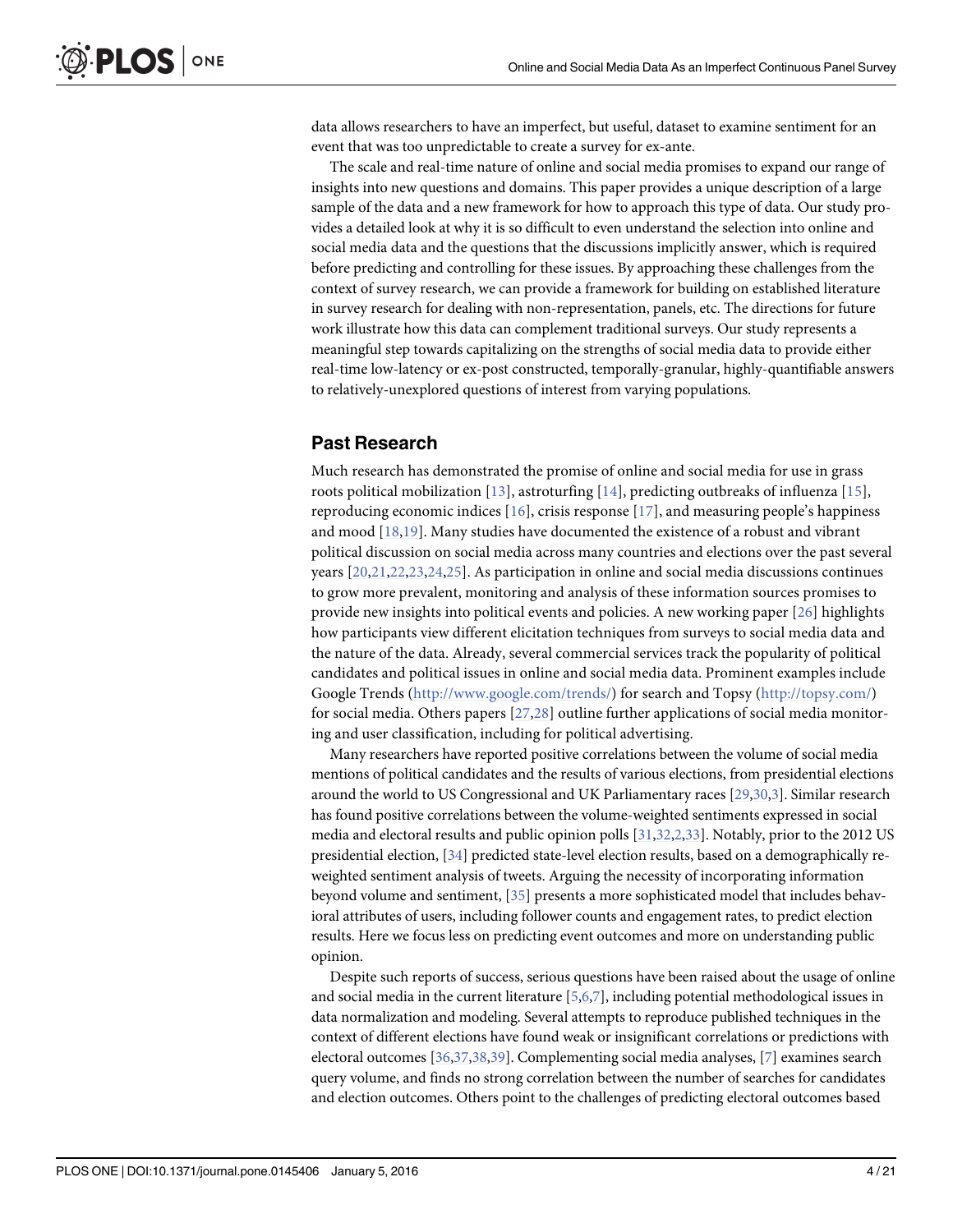<span id="page-4-0"></span>on data that is easily manipulated through astroturfing and "Google-bombing" campaigns [\[34,40\]](#page-19-0). While skeptics of the standard methodology have emerged in the last few years, the standard methodology continues to dominate academic literature and there is no consensus around new methodologies.

Recent research has begun to study more deeply the processes that generate online and social media data, including demographic and behavioral attributes of participants. For example, [[41](#page-19-0)] provides a host of self-reported online behavior with a traditional cross-sectional poll of Americans, while [[42](#page-19-0)] examines variation in revealed preferences across demographic groups using web browsing logs from a large online panel. [[43\]](#page-19-0) documents the demographic skew on Twitter along with other studies that focus on inferring unknown demographics and attributes of social media users  $[44,45,46,47]$  $[44,45,46,47]$  $[44,45,46,47]$  $[44,45,46,47]$ , but do little in joining this information with activity and content. On the other hand, papers studying the implications of the online or social media data for politics have mostly ignored demographics [[4,2,3\]](#page-18-0), which shift heavily from election to election [\[41\]](#page-19-0). A few papers have begun to consider the user, in addition to the text [ $48,35$ ]. [\[5\]](#page-18-0) suggests weighting the conversation by demographics and [ $49$ ] characterizes and models social media participation by politicians and the electorate during the 2011 Spanish presidential election. [[50](#page-20-0)] notes the difference between the selection issues of those who contribute frequently to social media. Highlighting the importance of understanding the implications of participation behavior, [\[51\]](#page-20-0) finds significant variation in the relative predictive power of subgroups of Twitter users with different behaviors. In the context of web search, both taskbased [\[52\]](#page-20-0) and intent-based [[53](#page-20-0)] classification schemes have been explored. [[54](#page-20-0)] develops a similar taxonomy for Twitter. Shifting and non-stationary intents have been explored [\[55\]](#page-20-0), but only in the context of optimizing search engines. We have identified very few papers near the political domain that consider the time-series or panel nature of social media data, such as [\[56,57\]](#page-20-0).

Eliminating selection bias and non-representativeness is a new direction for surveys and we borrow from that budding research for polling convenience samples. [[58](#page-20-0)] shows how even extremely non-representative, opt-in samples can be used as accurate representation of the opinions of a target population with the proper translation of the raw data into an appropriate indicator. We also exploit the panel nature of our data.

Because of the overhead involved with data collection, most research relies on samples of either search or Twitter data to represent online and social media discussions. Prior work using both query log data and the full Twitter stream have been confined to the information retrieval literature [[59,60](#page-20-0),[61](#page-20-0)], where the focus has been on optimizing search engine effectiveness. Outside of this community, there are limited examples of research utilizing the full Twitter stream  $[62]$  $[62]$ , but those are mainly focused on examining the network, not the content.  $[63]$  $[63]$  $[63]$  shows that there are meaningful sampling issues between the full Twitter stream and any limited streams from Twitter. Several papers have been written by academics within Google, Microsoft, or Yahoo! that utilize the full census of search over a period of time [\[64](#page-20-0)[,16\]](#page-18-0) but, none of them, to our knowledge, examine the same methods or outcomes as our paper. There is limited work comparing online and social media data to traditional media sources [\[65](#page-20-0)].

#### Data

Our study focuses on two large-scale datasets representing online and social media data. Our first dataset consists of search queries submitted to major search engines. Our second dataset consists of the complete set of tweets posted during the period of the 2012 election cycle. On the surface, these two platforms share several similarities. Both record short snippets of online, user-generated text; both are indicative of people's real-time interests; both can be tied to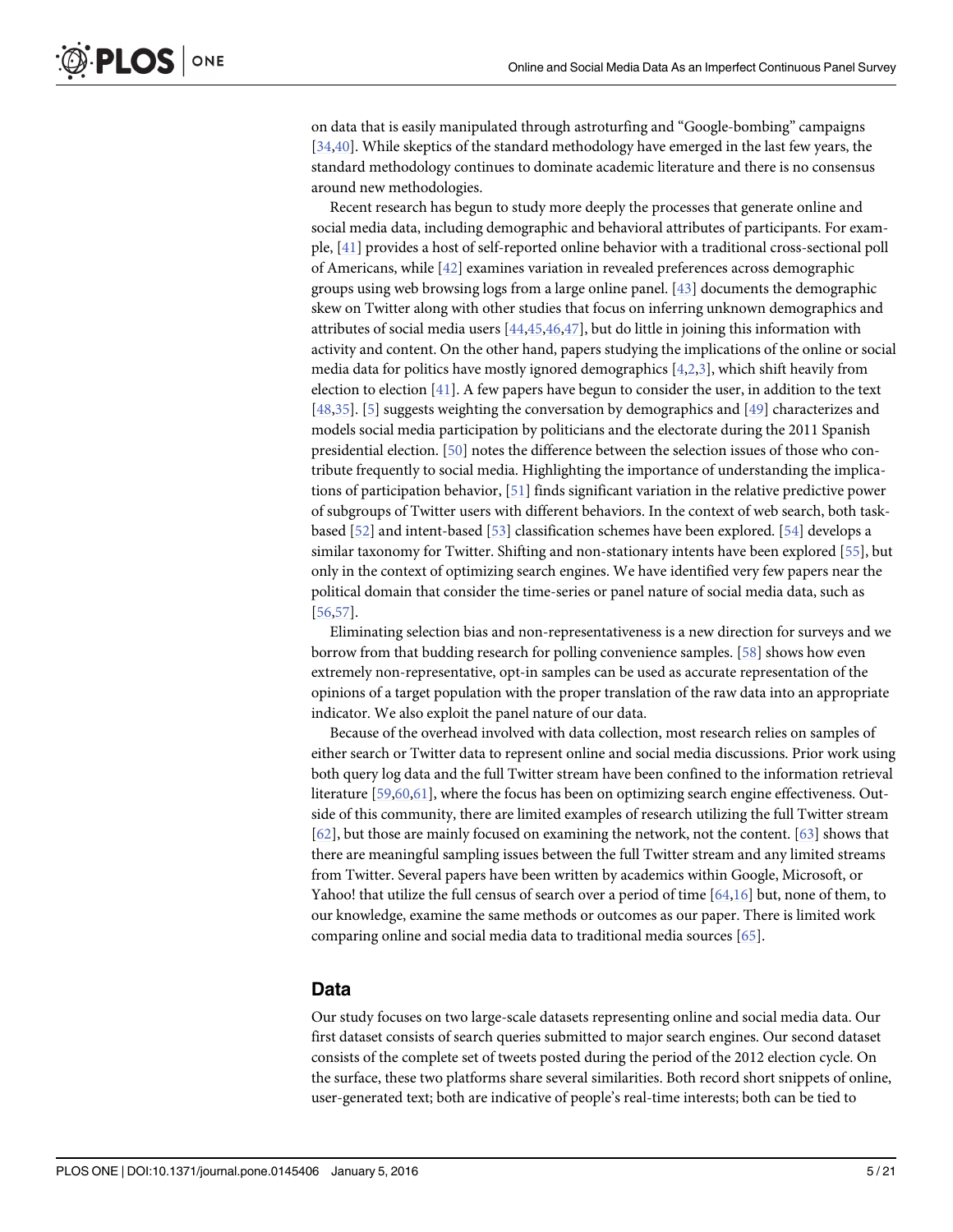<span id="page-5-0"></span>individuals, presenting a longitudinal record of a person's interests. However, there is also a key difference in people's intentions while using these platforms. Social media is intended as a public or semi-public communication with other people, whereas search queries are typically intended for private retrieval and consumption of information. Twitter content is typically longer as well, limited to 140 characters, but usually represents a complete thought, while search queries generally contain only three or fewer words, but usually represents a specific information need.

We use ComScore's records of searches that contain either the keywords "Obama" and/or "Romney" during the 2012 election cycle. ComScore's panel is well documented and trusted in academic research with over 14,000 hits on Google Scholar as of January 1, 2014. While most of these citations are for their topline results, we analyzed the individual-level responses that comprise those trusted results. Our analysis focused on the subset of ComScore search queries that covers the top three Internet search engines, Google, Yahoo and Bing. ComScore has more detail on their website: <http://www.comscore.com/Products/Audience-Analytics/qSearch>. ComScore follows a subset of the population, recruited through probability sampling methods including random digit dialing of the general population, so this data is not a census, but it includes comprehensive coverage for these users across major search engines. ComScore pays these 267,518 panel members who are aware of the logging, but they use a very unobtrusive method of data collection, intended to limit the bias of being tracked. We are able to capture whenever a user in their panel searched for either Obama or Romney from July 1, 2012 through November 6, 2012. While anonymized, the ComScore data includes detailed demographics for each user, which they elicit through a survey on entry into the panel, including gender, geographical location, income, and age.

For our social dataset, we use the Twitter firehose—the complete stream of Twitter messages—to capture all of the English language tweets made between August 1, 2012 and November 6, 2012, inclusively, that mention the words "Obama" and/or "Romney". For each tweet, we capture the text of the tweet, shared URLs, the date and time when the message was written, and profile information about the author, including their name and self-identified location. As Twitter profiles do not explicitly report demographic information, including gender and location, we infer these attributes; this process is detailed in the Appendix. Shortened URLs embedded in a tweet are resolved to their full URLs at the time the tweet is collected.

This results in a dataset with similar information from two of the most meaningful online and social media sources: search and Twitter. For any given search or tweet we have the following: timestamp, a user id, a user name, gender, geography, text, and whether it includes Obama, Romney, or both candidates. We also record the top co-occurring words in the text for each day. For search we have age and income information for the users. We store the data by mentions of Obama only, Romney only, and both candidates for every hour in the dataset, along with counts for overall activity at each time. [Table 1](#page-6-0) shows some summary statistics of the conversation about Obama, Romney, or both of them, aggregating over the entire period of our dataset from August 1, 2012 through November 6, 2012.

Some key trends permeate both platforms. First, users discuss Obama much more often than they discuss Romney, likely because Obama is the sitting president and Romney is the challenger. Obama is also the progressive candidate who captured 62% of the 18–29 two-party vote-share while Romney captured 56% of the 65+ two-party vote-share; so this could also be driven by the younger demographics of online and social media. Second, while this varies by platform, males are overrepresented in election-related online and social media activity when compared to their 46% share of the voting population. Third, the northeastern states, comprised of the Mid-Atlantic (i.e. New York, DC, DE, and MD) and New England states, are overrepresented relative to their share of the voting population. Fourth, the demographics of our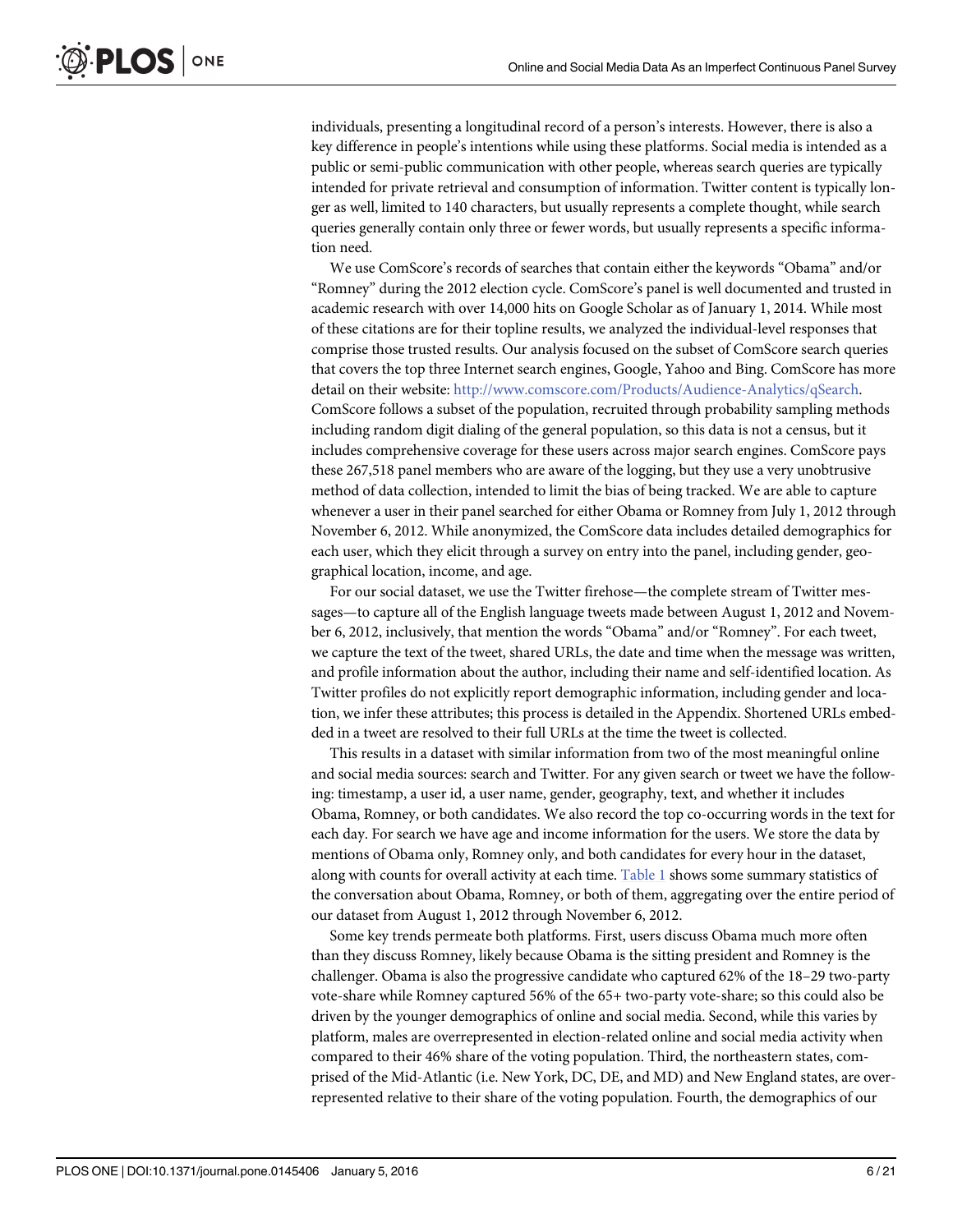<span id="page-6-0"></span>[Table 1.](#page-5-0) Summary statistics of demographics associated with search and Twitter for the 2012 presidential election from August 1, 2012 through November 6, 2012 (Election Day). Note: Demographics are counted by engagement, not by respondent, so a person's demographics are counted as many times as they engage. The gender, income, age of the voting population is from 2012 Current Population Survey (CPS). The CPS has an over 90% response rate from their randomly chosen households meant to represent the 129 million voters. The geographical divisions and support represent the true percentages from the 2012 presidential vote totals, with the support shown as percentage of support for each candidate among the two major party candidates. The geographical divisions correspond to the nine official Census Bureau divisions of the United States. We make one small change to divisions to make them more meaningful for politics, which is to shift DC, DE, and MD from South Atlantic to Mid-Atlantic.

|                           | <b>Twitter</b> | Search | <b>Voters</b> |
|---------------------------|----------------|--------|---------------|
| Obama                     | 52%            | 88%    | 52%           |
| Romney                    | 36%            | 11%    | 48%           |
| <b>Both</b>               | 12%            | $0\%$  | $0\%$         |
| <b>Male</b>               | 64%            | 53%    | 46%           |
| <b>Female</b>             | 36%            | 47%    | 54%           |
| <b>New England</b>        | 5%             | 4%     | 5%            |
| Mid-Atlantic*             | 20%            | 22%    | 15%           |
| <b>East North Central</b> | 13%            | 14%    | 16%           |
| <b>West North Central</b> | 8%             | 5%     | $8%$          |
| South-Atlantic*           | 17%            | 21%    | 18%           |
| <b>East South Central</b> | 5%             | 4%     | 6%            |
| <b>West South Central</b> | 11%            | 10%    | 10%           |
| <b>Mountain</b>           | 6%             | 5%     | 7%            |
| <b>Pacific</b>            | 15%            | 14%    | 14%           |
| <b>Contain URL?</b>       | 40%            |        |               |
| \$0-\$15k                 |                | 15%    | 6%            |
| \$15k-\$25k               |                | 11%    | 6%            |
| \$25k-\$40k               |                | 12%    | 13%           |
| \$40k-\$60k               |                | 15%    | 16%           |
| \$60k-\$75k               |                | 23%    | 13%           |
| \$75k-\$100k              |                | 12%    | 15%           |
| \$100k                    |                | 11%    | 30%           |
| $0 - 17$                  |                | 9%     | $0\%$         |
| $18 - 24$                 |                | 28%    | 9%            |
| $25 - 34$                 |                | 20%    | 14%           |
| $35 - 44$                 |                | 15%    | 16%           |
| $45 - 54$                 |                | 14%    | 20%           |
| $55 - 64$                 |                | 9%     | 19%           |
| $65+$                     |                | 6%     | 22%           |
| <b>Sample Size</b>        |                |        | 54,000 in CPS |

doi:10.1371/journal.pone.0145406.t001

search data show politically active users are younger than the average voter, with a different income distribution.

The two mediums do differ slightly in their representativeness. First, in raw counts the engagement by candidate is much closer to the voter percentages in Twitter than in search. Second, on gender, search is closer to a representative split than Twitter.

The demographics of social media users do not represent those of the voting population. While unsurprising, this finding is not yet well documented for political discussion. Further, the observed demographics of politically active users on Twitter differ from previous studies of demographics of general Twitter users. For example, 64% of Twitter users are female compared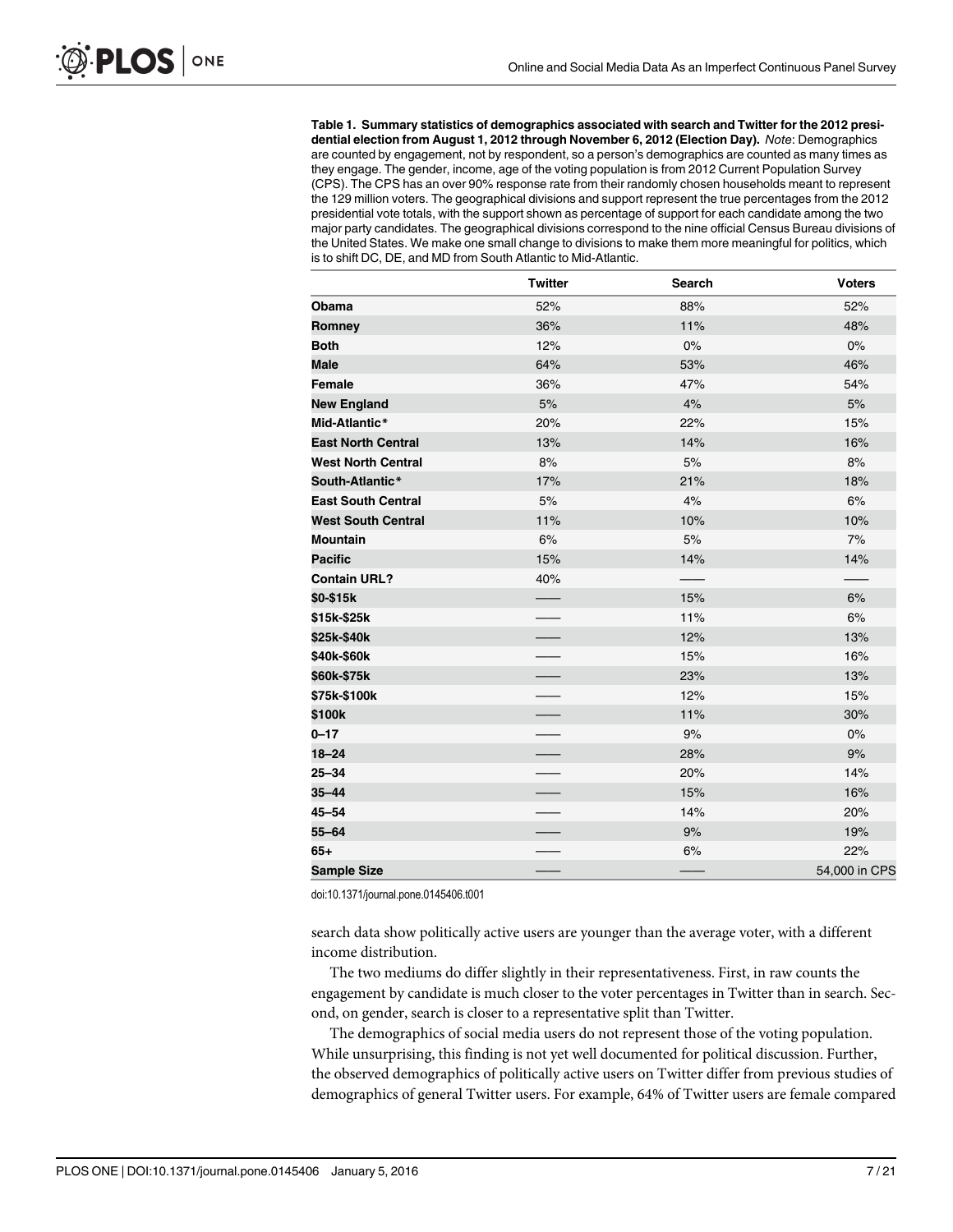<span id="page-7-0"></span>with 43% of individuals who made at least one political tweet during our time period being female and 36% of tweets about election 2014 being sent by females [\[41](#page-19-0)]. This indicates that demographics must be topically conditioned, an important finding for social media surveys in general.

We also know that demographics on social media shift over time. Any relationship between social media users and voting populations is unlikely to be the same in 2016 or 2020 as social media shifts within demographic groups much faster and differently than trends among voters. For example, from 2008 to 2010 the population of users between 18 and 22 on social media decreased from 28% to 16%, while the percent between 50 and 65 more than doubled from 9% to 20% [[41\]](#page-19-0). Thus, since age is heavily correlated with political position, the relationship between raw counts and actual outcomes will likely vary over time. For example, the 2012 exit poll estimates that Obama won 60% of 18–29 year olds and 44% of 65+ year olds. Additional examples are available here: <http://elections.nytimes.com/2012/results/president/exit-polls>.

# Online and Social Media Data as a Survey

In this section, we will demonstrate that there are significant and fundamental structural discrepancies between how survey data and online search and social media data are collected. We support this claim by describing three phenomenon in our data: (1) online user demographics are not only biased, but shift dramatically around major events, (2) individual-level engagement varies dramatically around major events, and (3) the nature of user activity in online and social media discussions also shifts around major events.

#### Difficult to Predict Shifting Demographics

Our first major contribution is to show that engagement by demographics is not only unrepresentative overall, shifting between election cycles as previously noted in critiques such as [[41\]](#page-19-0), but also shifting dramatically within cycles. All of the statistics in [Table 1](#page-6-0) are averaged over the last three months of the election cycle; they are not necessarily representative of any point in the election cycle. There are two types of shifts we consider: periodic shifts, following diurnal and septan cycles common in online data, and event-driven shifts, where the demographics and engagement on online and social media dramatically change during a major event such as a presidential debate or breaking news event.

It should not be surprising that activity increases as Election Day approaches. There are also typical daily patterns of discussion. This is similar to traditional surveys and is ultimately not critical to the analysis as long as it is accounted for. However, while traditional surveys hold their samples as consistent as possible, the percentage of online and social media discussion that engages in political discussions shifts dramatically during major events; this movement is much less predictable and thus difficult to correct for ex-ante. [Fig 1](#page-8-0) shows the percentage of search queries and social media messages that include either a mention of Obama or Romney (or both) during our timeframe (henceforth referred to as discussion about the presidential candidates). Notice that the massive jumps during two conventions and the three debates range from a few multiples to 3 orders of magnitude over the normal level of activity depending on the platform and timeframe. For example, in Twitter the day-over-day differences move around 1 order of magnitude for all three debates: 10x, 8x, and 9x respectively, but the search day-over-day differences decline down to just 2x for the last debate after holding steady in the first two debates. The differences are both substantial and difficult to predict with certainty; even the best model is unable to overcome the challenges of continuously evolving and unstable historical data.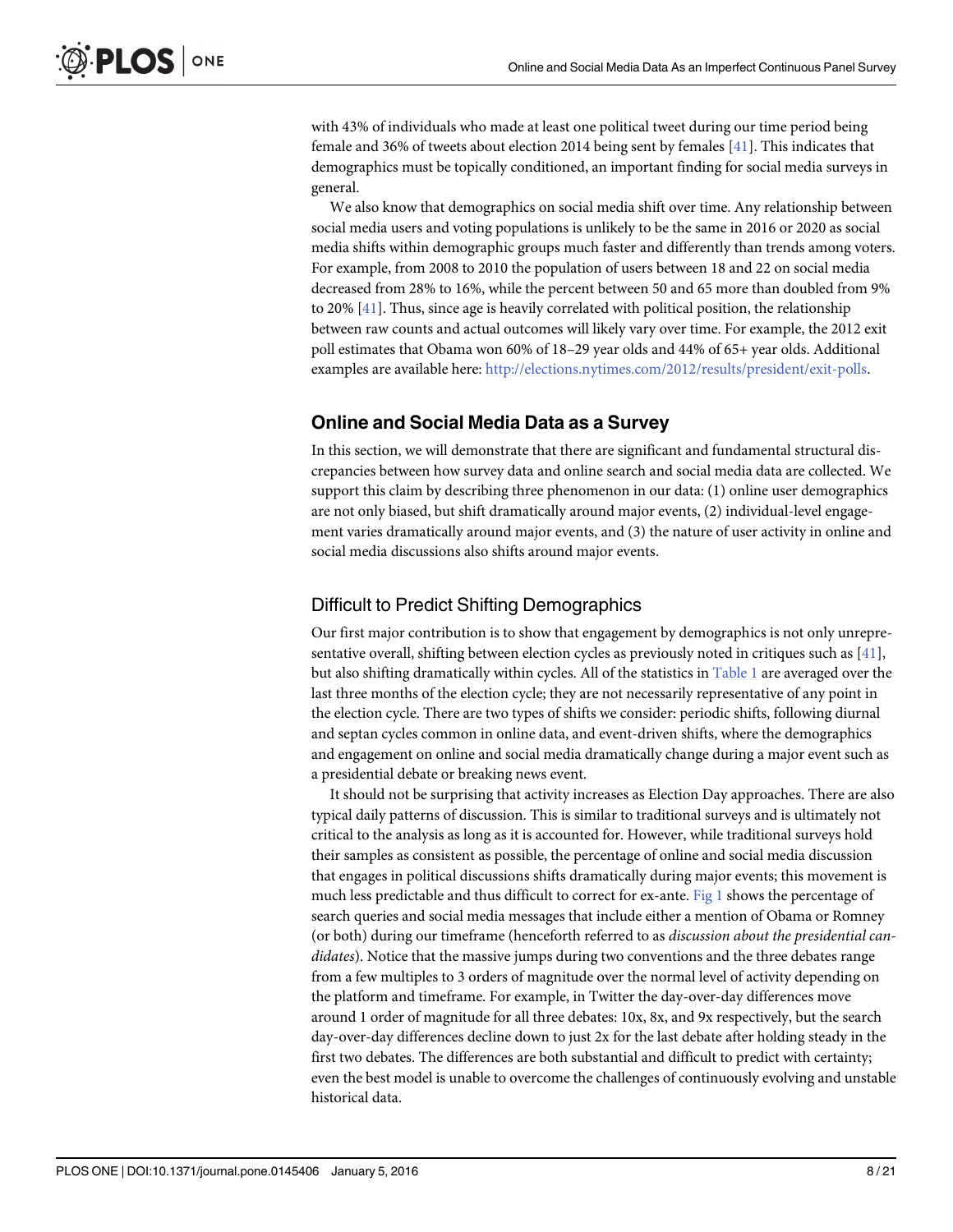<span id="page-8-0"></span>

[Fig 1. P](#page-7-0)ercent of overall search and Twitter discussion about the presidential candidates from August 1, 2012 through November 6, 2012 (Election Day) on search and Twitter, complied daily. Note: Each line combines any text that contains the terms Obama, Romney, or both on any of the two mediums. The charts sum up the total discussion about all three of these categories combined on any given day and divides by the total discussion. The vertical dotted lines in this figure (and almost all other figures) represent the following major events (in order): the Republican National Convention, the Democratic National Convention, and the three presidential debates.

**PLOS** 

ONE

Likewise, the overall male to female ratio does not resemble the voting population and it shifts dramatically away from being male-dominated at key moments. Fig 2 charts the percentage of online and social media discussion about politics that males generate. To make the figure most salient, for search we focus on the two major party conventions and for Twitter we focus on the three debates. For completeness, the full plot from August 1 to November 6 is shown in [S4 Fig](#page-17-0). Not shown on the chart, men actually search more, but women search for politics more often when they search. As a result, women have a similar percent of searches, despite fewer searchers being female. Although this holds steady during the Republican convention, on the final day of the Democratic convention only 33% of searches were done by males, while the average day had a ratio of 55% for males. After that dramatic shift, there was no significant



Fig 2. Percent of search and Twitter discussion about the presidential candidates conducted by males from August 15, 2012 through October 1 (search), and from October 1, 2012 through November 6, 2012 (Election Day) (Twitter), compiled daily. Note: Each line combines any text that contains the terms Obama, Romney, or both on any of the two mediums. Please note that the y-axis on the left and right are different; the left is twice as large as the right.

doi:10.1371/journal.pone.0145406.g002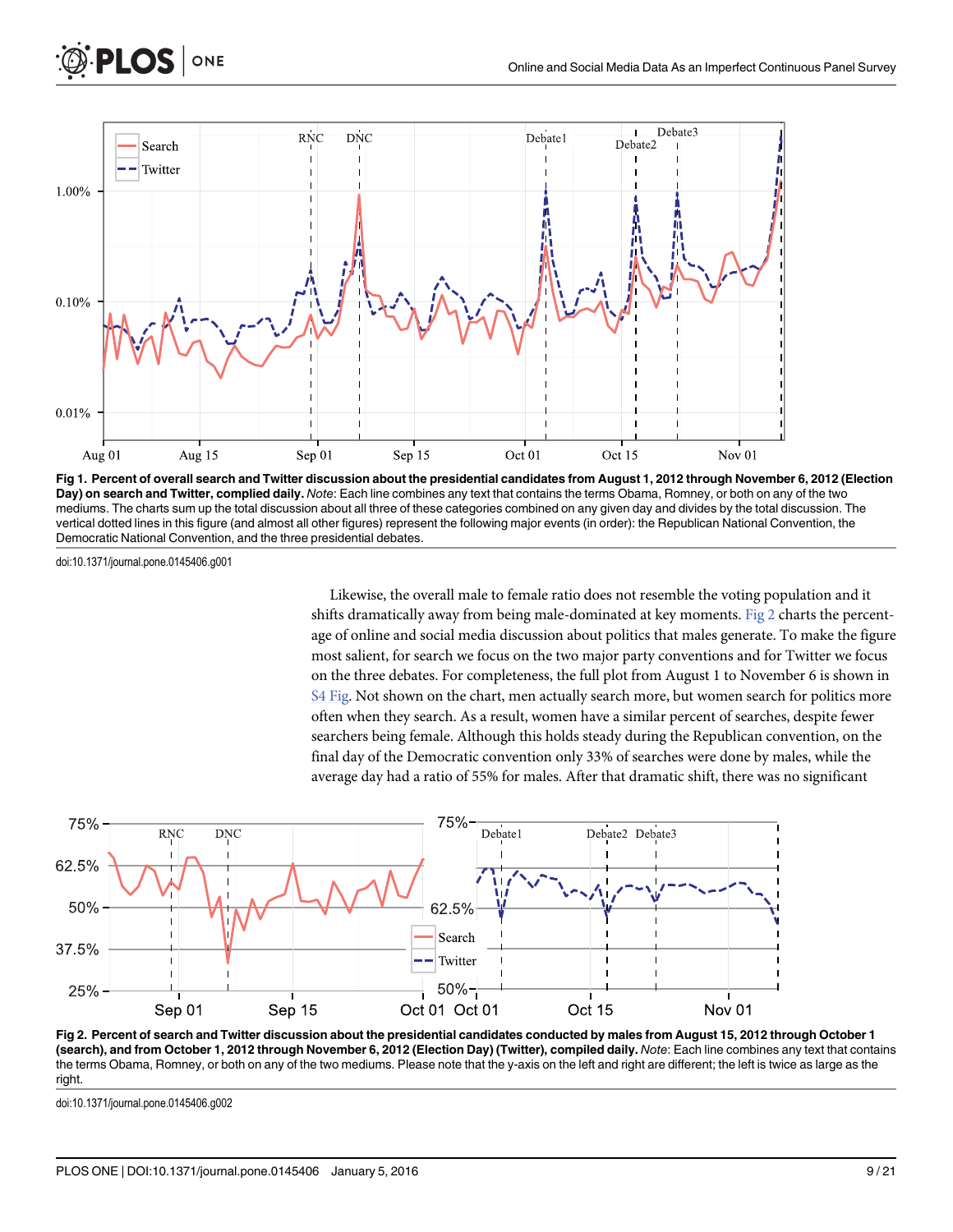<span id="page-9-0"></span>difference in gender representation during the debates. For Twitter, which has a much greater regular imbalance of men to women, the increase in female participation during major events leads to a more representative gender balance. During the three debates the day-over-day difference was 8 percentage points, 5 percentage points, then 3 percentage points respectively. Again the differences in both platforms were both significant and difficult to predict.

Similar to gender shifts, there are shifts in the geographical divides during major events as well. [Fig 3](#page-10-0) charts the percentage of discussion from two geographical divisions during our timeframe for Twitter. For completeness, we have the full plot from August 1 to November 6 for all geographical divisions in [S5 Fig.](#page-17-0) In this salient example of geographical data, the imbalance actually gets worse during major events. The proportion of tweets from the Mid-Atlantic (15% of voters) jumps during the conventions and debates, just as they drop for the Mountain (7% of voters) region. The Mountain region's drop is sizeable; it averages 6.6% of discussion between August 15 and September 15, 2012, but oscillates between 4.7% and 5.4% during the two conventions. The Mid-Atlantic averages 20.2% during that timeframe and jumps above 23% for the entire Republican convention, but only peaks at 21.3% for the Democratic convention. Again, these are large leaps, but the inconsistency makes it hard to predict and account for these shifts in the data.

What all of these differences and movements in demographics and responses demonstrate is that any index that simply shows the unadjusted response of the population can be misleading. A consumer of an index that does not adjust for changes in the population is not capable of disentangling the meaning of daily or hourly changes. A change in interest levels or sentiment is more likely to reflect shifts in social media engagement (sometimes predictable, sometimes difficult to predict with certainty), rather than any real shifts in interest or sentiment within a consistent group.

# Answering Multiple Times

Traditional surveys limit respondents to a single response. If we wish to consider online and social media discussion as a survey, we must take into account the fact that, unlike in a traditional survey, search and Twitter allow individuals to "respond" multiple times. Here, we move beyond aggregated results and analyze the individual-level responses.

Most discussion is dominated by a small proportion of users: 70% of tweets come from the top 10% of users, with 40% of the discussion from the top 1% of users. Further, this persists over time, with 10% of all tweets generated by the 0.04% of users who tweeted on more than 90% of the days in our sample. Fig  $4$  shows that the average number of messages per user each day and the typical number of posts per individual rise sharply during the debates. Yet, the variance in individual activity drops on those same days indicating a more equitable distribution of tweets during the key events.

Since user activity varies substantially across the population, we get a very different view of engagement if we restrict our analysis to one "response" per user per day. Fig  $\frac{1}{2}$  repeats Fig  $\frac{1}{2}$ and shows the difference in results when we count all tweets compared to counting each user's contributions only once a day in examining the fraction of election-related activity on Twitter generated by males. We see both an overall shift in the amount of election-related activity from males counting all tweets (an average of 68%) and counting users just once (an average of 63%) as well as different day-to-day movements in these measures. For instance, the drop between the day before the debate and the first debate was 8 percentage points counting all tweets and 9 percentage points counting users only once, and the drop around the second debate was 5 percentage points counting all tweets and 7 percentage points counting users just once. The deviation around the debates appears sharper when users are counted only once.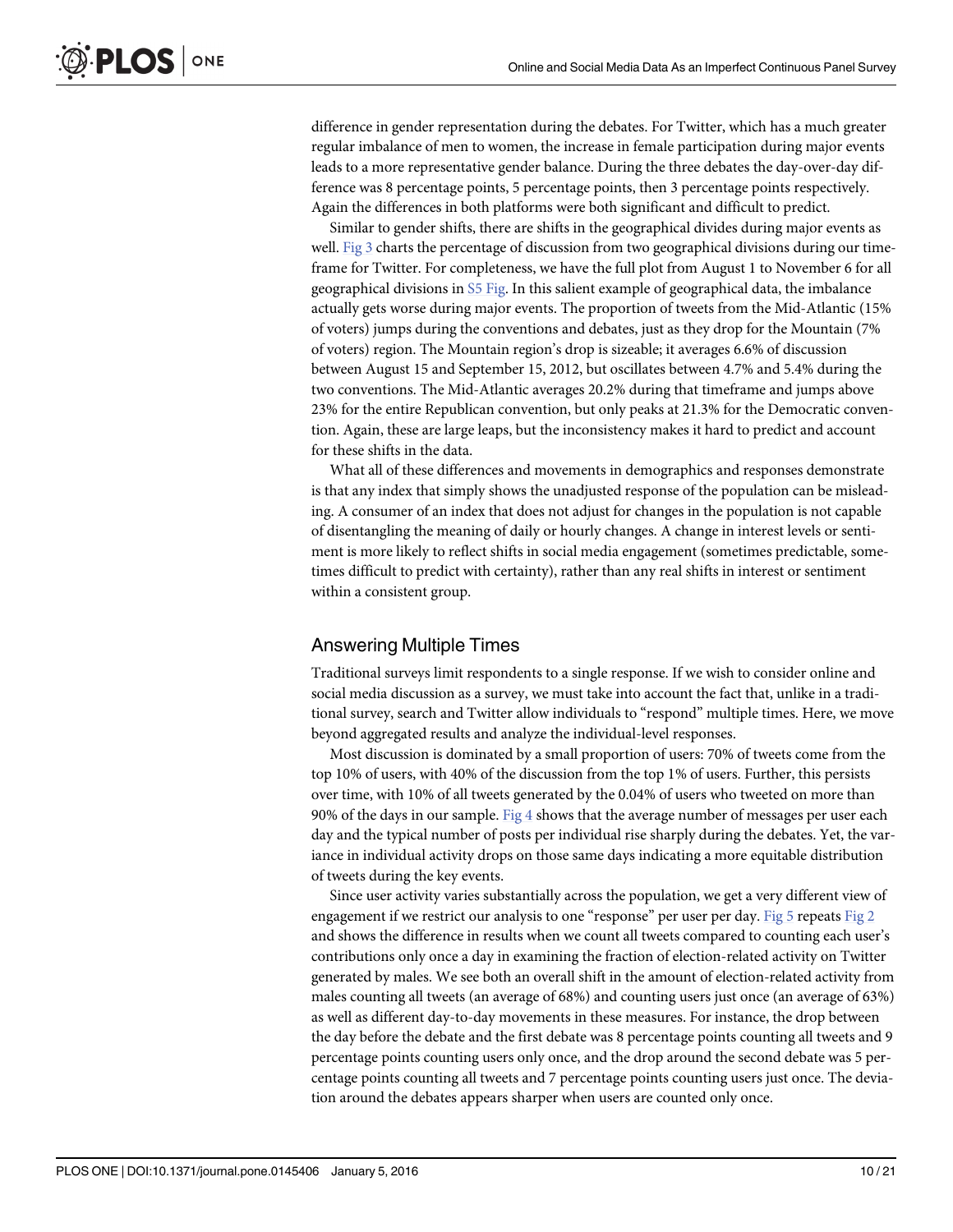<span id="page-10-0"></span>

[Fig 3. P](#page-9-0)ercent of Twitter discussion about the presidential candidates conducted by geographical division from August 1, 2012 through November 6, 2012 (Election Day), complied daily. Note: Each line combines any text that contains the terms Obama, Romney, or both on any of the two mediums.

More surprisingly, we find that if a user engages more than once a day, it is likely not about the same candidate. We show in [Table 2,](#page-11-0) that if a user tweets twice with either a mention of Obama or Romney in the tweet (but not both at the same time) 34% of the time she mentions Obama once and Romney once. If a user tweets three times in a day with either Obama or Romney in the tweet (but not both at the same time) 55% of the time the mix is two for one candidate and one for another candidate. Traditional surveys consistently demonstrate that individuals are more likely to engage in politics if they have strong ideological and partisan position. Likewise, people who tweet about politics are not likely to be ambivalent voters. This provides further evidence that simple counts of mentions are not good indicators of individ-ual-level support [\[66\]](#page-20-0).



[Fig 4. A](#page-9-0)verage number of tweets about the presidential candidates per user from August 1, 2012 through November 6, 2012 (Election Day), complied daily. Note: Each line combines any text that contains the terms Obama, Romney, or both on any of the two mediums.

doi:10.1371/journal.pone.0145406.g004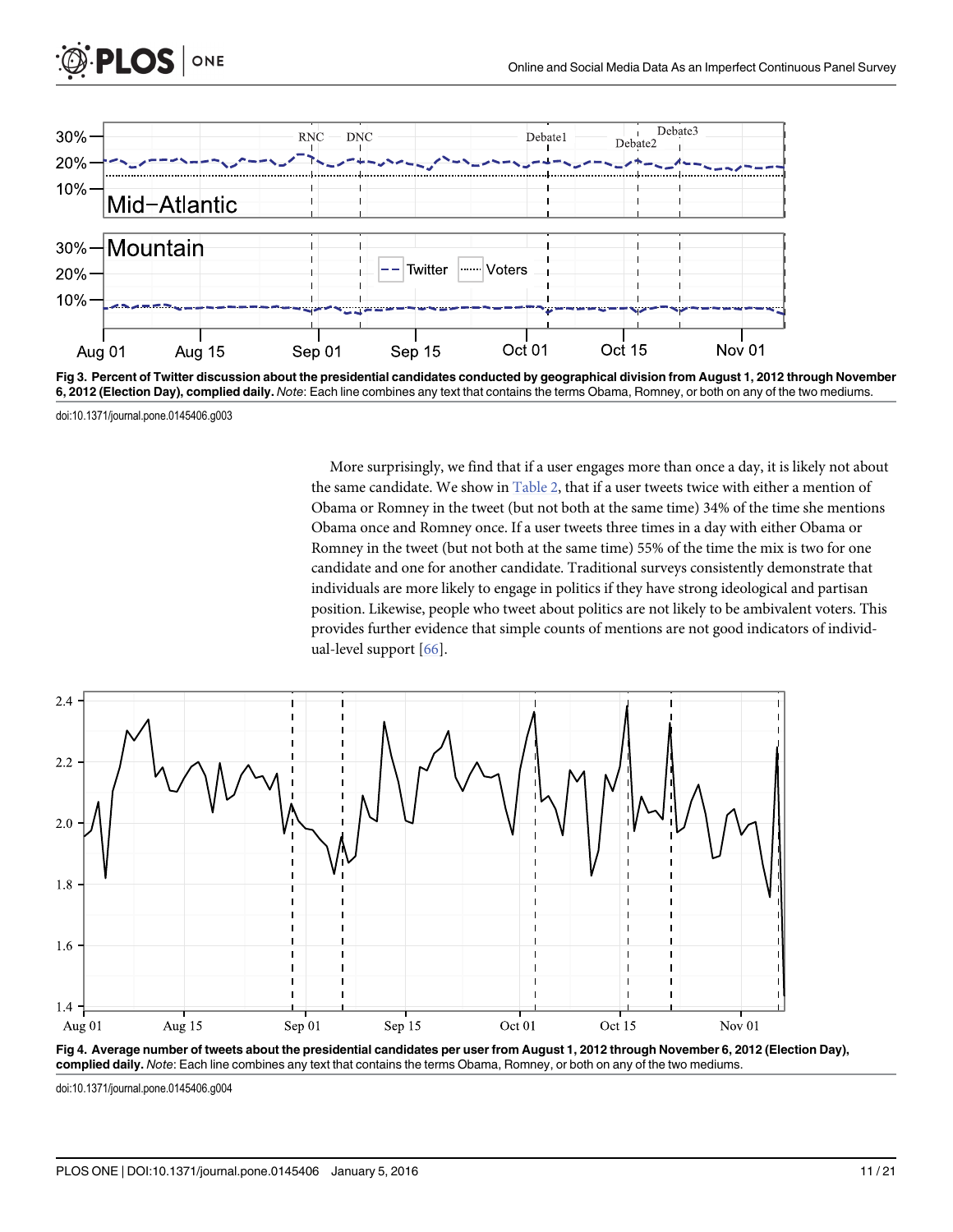<span id="page-11-0"></span>

[Fig 5. P](#page-9-0)ercent of Twitter discussion about the presidential candidates conducted by males from October 1, 2012 through November 6, 2012 (Election Day), complied daily. Note: Each line combines any text that contains the terms Obama, Romney, or both on any of the two mediums. The top line is the same line as the right line from [Fig 2.](#page-8-0)

#### Shifting Interaction

The nature of user interaction shifts around major events. For example, an election-related tweet containing a URL is likely to be informational in nature, linking to media around a candidate, whereas tweets expressing opinions and support may contain fewer links to additional content. [Fig 6](#page-12-0) charts the percentage of election-related tweets with a URL, showing dramatic daily shifts. Overall, 62% of election-related tweets the day before the first debate contained a URL and only 12% of tweets the day of the first debate did. The shift is even more pronounced for discussions involving Obama. The day before the first debate Obama or Romney tweets were about equally likely to contain a URL, but the day of the debate a tweet mentioning Obama was 1.4 times more likely to contain a URL than one mentioning Romney.

These changes are not uniform across different platforms, which answer different questions about interest at different times. [Fig 1](#page-8-0) shows how the discussion levels for Obama, Romney, and both move during the election cycle. We compare this engagement with the mainstream media and break it down by each of the three topics. Fig  $\frac{7}{2}$  shows the progression of the discussion about Obama, Romney, or both in search, Twitter, and mainstream media. As a proxy for the mainstream media we use the number of indexed stories by Lexis-Nexis, which covers an array of general news sources. First, notice that Obama is always searched for the most; people have an interest in learning about the sitting president, although Romney does top Obama at

[Table 2.](#page-10-0) Percent of users that tweeted just about Obama or Romney, each day, by number of tweets that day for that user that were just about Obama or Romney, from August 1, 2012 through November 6, 2012 (Election Day). Note: We drop tweets that include both names, which downwardly biases our results of high levels of "mixed" tweeting. For example, if someone had 4 tweets, with 2 about Obama and Romney and 2 about Obama only, we would put that in the 2 tweet bucket as "All Obama". For example, if someone had 3 tweets, with 2 about Obama only and 1 about Romney only, that would be under the 3 tweet bucket and "Mixed".

|           | <b>Percent All Obama</b> | <b>Percent All Romney</b> | <b>Percent Mixed</b> |
|-----------|--------------------------|---------------------------|----------------------|
| 1 Tweet   | 54%                      | 46%                       | $0\%$                |
| 2 Tweets  | 34%                      | 31%                       | 34%                  |
| 3 Tweets  | 23%                      | 22%                       | 55%                  |
| 4 Tweets  | 27%                      | 16%                       | 66%                  |
| 5+ Tweets | 9%                       | 8%                        | 83%                  |

doi:10.1371/journal.pone.0145406.t002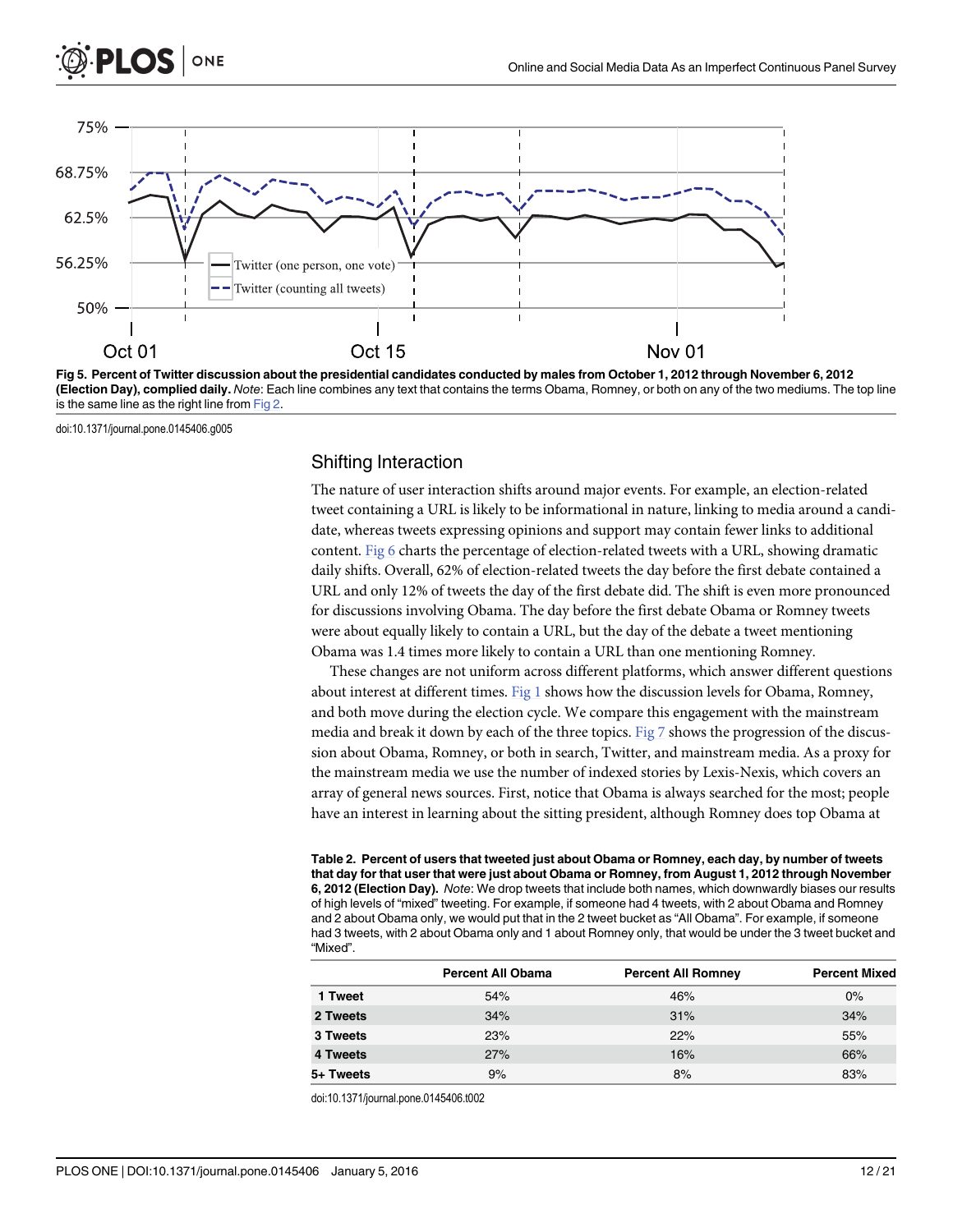<span id="page-12-0"></span>

[Fig 6. P](#page-11-0)ercent of Twitter discussion about Obama, Romney, and both that contain a URL from August 1, 2012 through November 6, 2012 (Election Day), complied daily. Note: Each line shows the percentage of tweets with a URL about all three of the categories separately on any given day.

LOS I

ONE

certain points in time. Second, the mainstream media slowly builds up coverage around major events and then slowly winds them down, while online and social media hit the event with a more sudden burst. For example, while there are sharp differences in the discussion level about Obama, Romney, and both on the three debate days in search and Twitter, the discussion is relatively flat in the major newspapers. Third, there is complex relationship between these trends, but for overall interest, mainstream media leads online and social media. For example, a oneday lag of overall mainstream media discussion level is statistically significant in predicting Twitter's level of discussion, while there is no significance in the other direction. Online and social media data provide a different interest index than that of the mainstream media.

We also examine the terms that co-occur with candidate mentions to gain further insight into the nature of political discussion via online and social media data. While the earlier figures focus mostly on engagement, co-occurrence of words is closer to domain-specific sentiment. [Fig 8](#page-14-0) shows a selection of the top terms mentioned alongside Obama on Twitter over time, each day, where darker cells indicate higher interest (the corresponding figure for search for Obama is  $S1$  Fig, Twitter for Romney is  $S2$  Fig, and search for Romney is  $S3$  Fig). We start by including all terms occurring more than 100,000 times in tweets mentioning Obama or Romney, after removing stop words. For each term, we normalize daily values by the total count for that term over all days in our experiment. We then cluster these terms according to Euclidean distance using the heatmap.plus R package ([http://cran.r-project.org/web/packages/heatmap.](http://cran.r-project.org/web/packages/heatmap.plus/index.html) [plus/index.html](http://cran.r-project.org/web/packages/heatmap.plus/index.html)). The final figures, [Fig 8](#page-14-0) and [S1,S2](#page-17-0) and [S3](#page-17-0) Figs, illustrate a selection of politically salient terms. (Additional terms are omitted due to space constraints.) First, this provides further verification of how the discussion changes between general interest terms to trending terms around specific events. Second, important for the campaigns, charts like [Fig 8](#page-14-0) can provide a quick and clear indicator of how their messaging is received by the different populations. We can spot the evolution of terms on both platforms that the campaigns are either promoting or avoiding. For instance, this illustrates how the attacks on the U.S. embassy in Benghazi, Libya shift from being "attack" and "Libya" into "Benghazi". We can focus on major events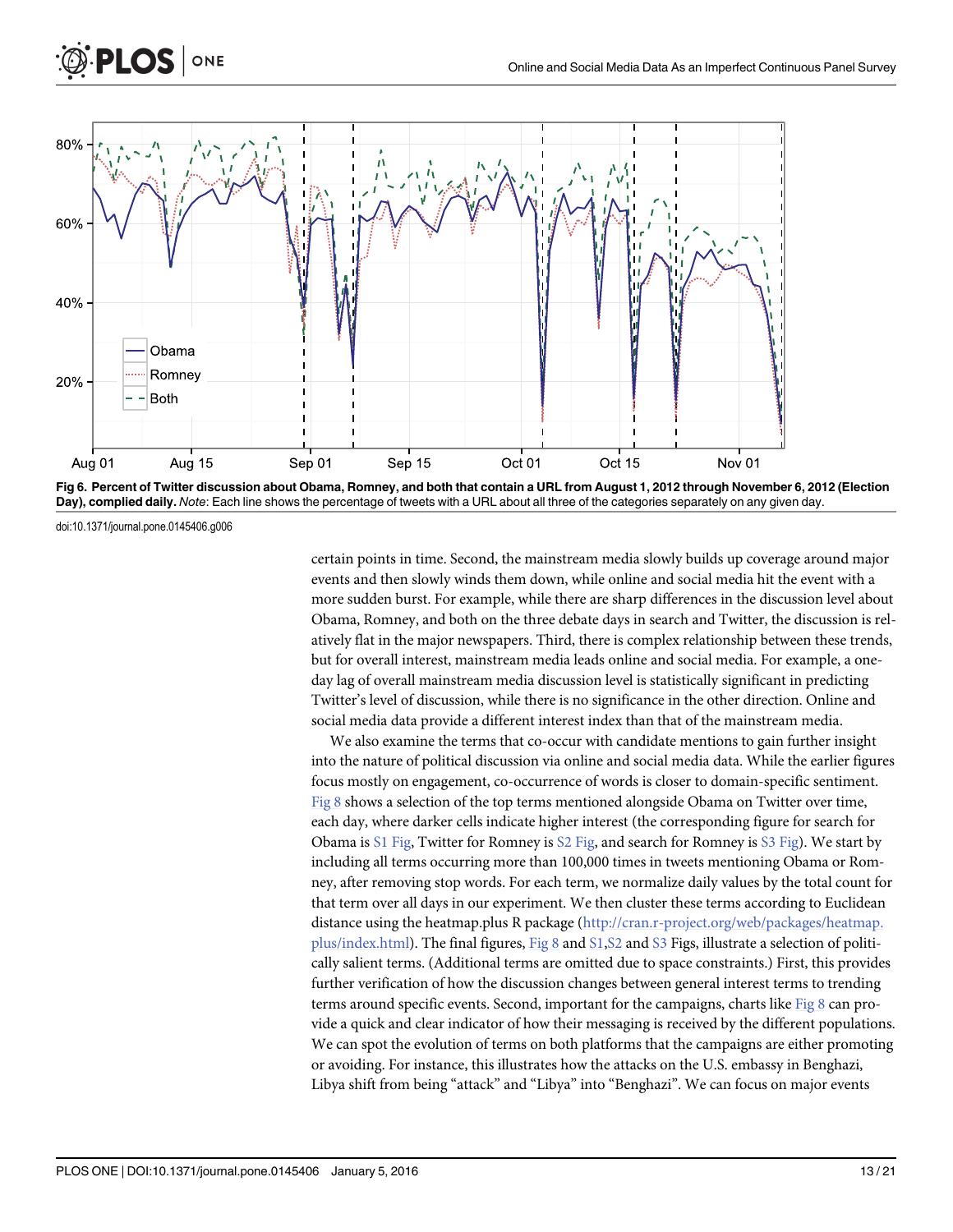**Both** 

Nov 01

<span id="page-13-0"></span>

divides by the total discussion. doi:10.1371/journal.pone.0145406.g007

Aug 15

Aug 01

1.000%

and see what people are discussing. During the Democratic Convention, searches were dominated by queries about Obama's family members: Michelle, Sasha, and Malia, but tweets focused more on policy terms and Bill Clinton. We can compare across candidates and see that while Hurricane Sandy and related terms dominated the discussion around Obama in the days before the election, Romney was battered with searches regarding false claims in his advertisement about Jeep. Third, domain experts know Jeep as a negative term for Romney and Benghazi as a negative term for Obama (while Libya was a neutral term); this type of chart is a powerful sentiment indicator for domain experts. We refer to this as domain-specific sentiment, because the terms shift over time and candidates, making it difficult to build a lexicon. Benghazi drifted into a negative term for Hillary Clinton while Jeep would now be seen as neutral term.

Oct 15

[Fig 7. P](#page-11-0)ercent of overall search, Twitter, and print media discussion about the Obama, Romney, and both from August 1, 2012 through November 6, 2012 (Election Day), complied daily. Note: Each line sums up the total discussion about all three of the categories separately on any given day and

Oct<sub>01</sub>

Sep 15

#### **Discussion**

Sep 01

This paper utilizes large corpora of search and Twitter data during the 2012 election cycle to provide a multi-platform view of online and social media data. We find that if search and Twitter data are to be treated as a survey, they would follow a very peculiar methodology: participants are a time-varying, demographically-biased sample of the population who effectively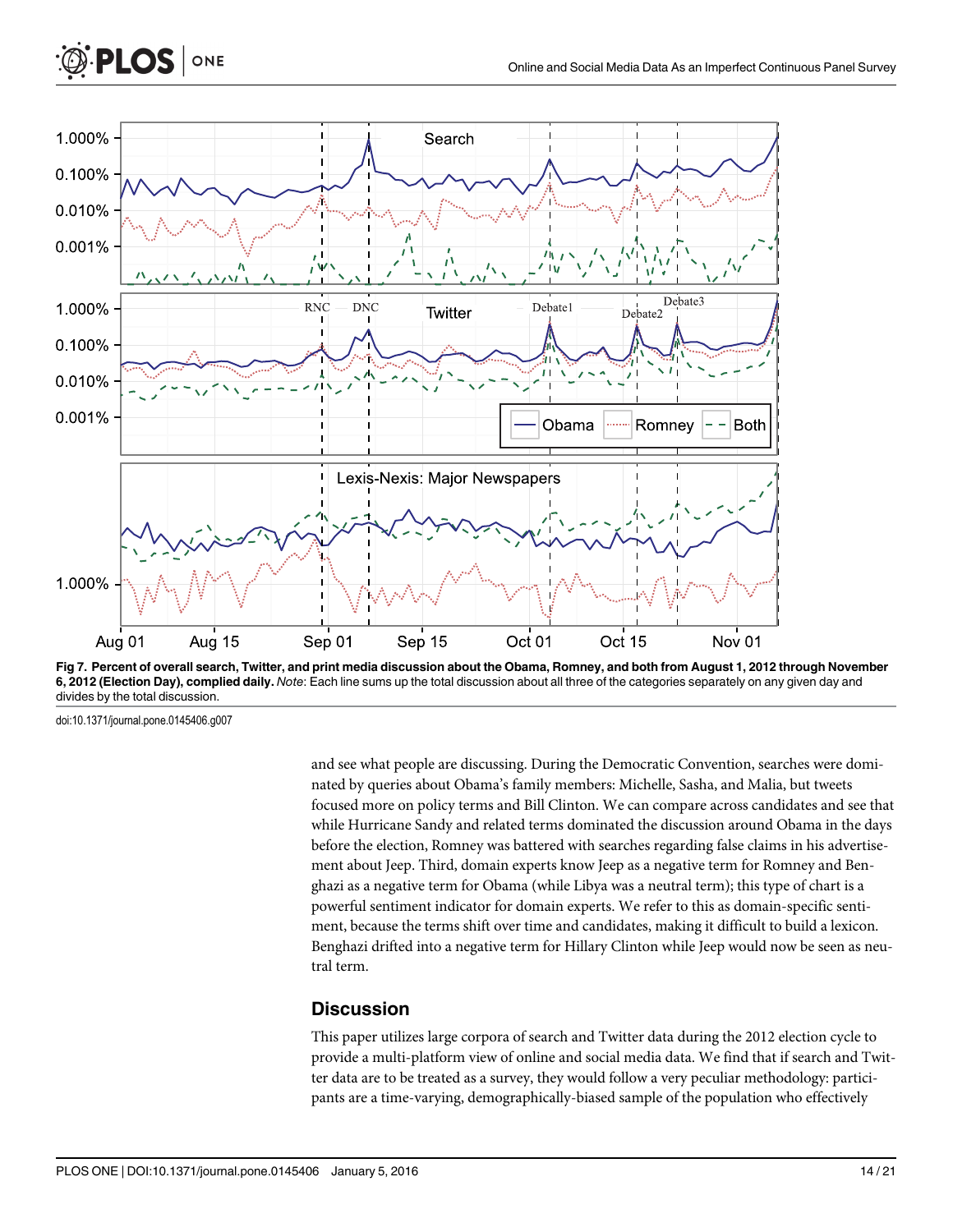<span id="page-14-0"></span>



[Fig 8. T](#page-12-0)op terms co-occurring with "Obama" on Twitter, from August 1, 2012 through November 6, 2012 (Election Day), complied daily. Note: Term rows are arranged by time series clustering.

answer different "survey" questions to questions of their choice with varying frequency. Exactly how these data should be utilized to complement existing polls and surveys is an open question. We do not propose to have all of the answers, but by understanding the data we hope to direct future research and methodology towards this goal.

#### Levels of Interest, Engagement and Reweighting

The main results of this paper already show that online and media data can provide insights into the levels of interest and engagement among different population demographics. Practitioners and academics should not ignore these results as there are certainly situations where they are valuable outcomes for stakeholders. However, we also propose continuously reweighting the data to a specified target population; either a consistent representation of online or social media users or the voting population. We expect this new direction to unlock the potential of online and social media data.

There are two key reasons to re-weight data to reflect the composition of known, stable populations: to provide meaningful aggregated comparisons and create consistent correlations with key outcomes. For example, women are underrepresented in the raw volume of tweets, but tweet more often about politics than men. Thus, the average level of conversation increases when we weight by women representatively. If we want to provide an account of the general population, then it is key to re-weight by gender, age, geography, individual, etc. Since demographics of active users shift so much over time (e.g., geography and age) it is also key to provide a stable demographic sample if correlations to outcomes the campaigns care about are going to hold over time and elections. In the literature survey at start of this paper, we mention predicting influenza with search data, which is one of the most popularized examples of the utility of online data. That said, recent work [[67](#page-20-0)] shows that that relationship failed soon after the initial papers were published—correlating topline results with outcomes is fragile when the underlying input data is in constant flux.  $[68]$  $[68]$  $[68]$  and others attempt to solve this particular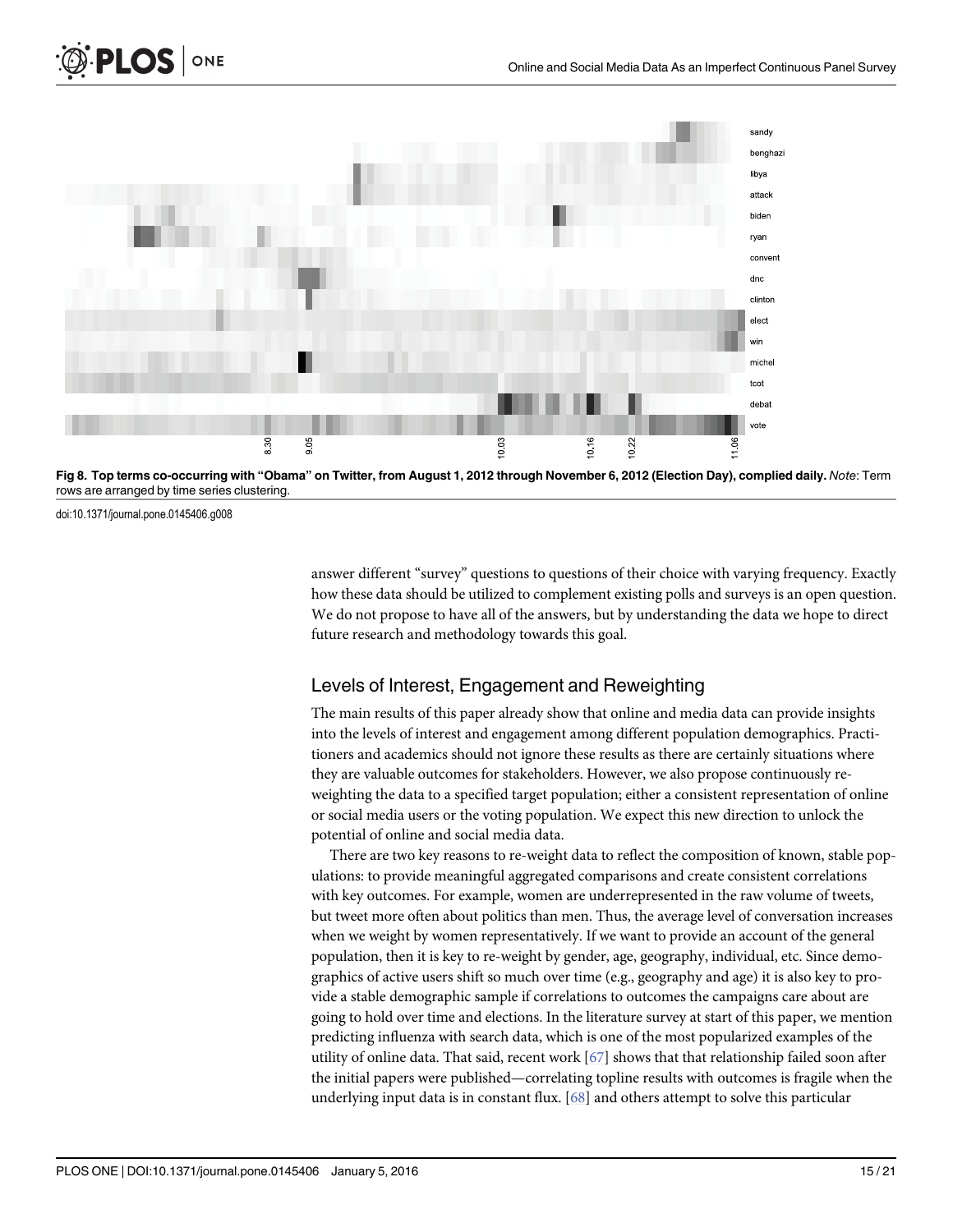<span id="page-15-0"></span>problem for influenza with a more nuanced approach to the data, but this lacks of out-of-sample robustness is still dominant in both academic research and practice. The more granularity we can exploit in the input data, the more stable the answers derived from it will be.

We propose using the same methods for re-weighting the data as the new methods being tested for non-representative surveys, but surveys are ahead in practical use of this methodology. First, surveys have the ability to directly ask for, rather than infer, demographics. As noted in the Appendix, there is still substantial error in inferring the demographics of users online, which influences the accuracy of any estimates researchers derive with those imputed demographics. However, the processes for matching demographics are improving rapidly as users provide more profile information, more datasets are linked between individuals, and methodology for analytics improves. Second, there is still uncertainty in the accepted methodology as traditional re-weighting approaches championed by the polling community for transparency and theoretical foundation (e.g., [\[69\]](#page-20-0)) are compared with more aggressive Bayesian multi-level regression and post-stratification championed by papers like [\[58\]](#page-20-0). There is the possibility that more aggressive approaches could overcorrect or cause other issues. Finally, there is no reason to confine re-weighting of social media data to traditional demographics, as a host of psychological or network demographics could prove to create more accurate corrections for social media data.

# Online Data as a Panel Response

Another methodology for utilizing the data is to treat online and social media as a panel, where we can track the opinions of a set of users over time. For instance, in [Fig 9](#page-16-0) we show the median days since the last election-related tweet by the same person for any tweet on a given day. For most days in the sample this distance is within a week—the median is 6 days. This means that if one picks a randomly selected tweet from a random user on a typical day, that user's last election-related post occurred less than a week earlier. However, we see a drastic shift in this quantity around conventions and debates. For instance, more than half of the activity on the October 3<sup>rd</sup> debate came from individuals who had not previously posted about the election. These are likely to be a very different subset of the population than regularly engaged users. At the same time, this repeated usage shows the promise of capturing when and how conversations change, not just between users, but within users.

Further, these panels can be constructed ex-post to capture treated and control users of different events. This is especially relevant if the event was surprising or affected a specific demographic. Researchers can randomly select users and follow them through an event, which is standard in survey research, rather than select users because they engaged with a topic, which is standard in this type of research. In the theory of survey design, it is almost always better to choose users randomly and observe how they shift over time, but the depth is limited. [Fig 1](#page-8-0) shows only 0.1% to 1.0% of tweets or searches talked about the election in the weeks prior to Election Day. Panels of 100,000 or even 1,000,000 users, especially broken down by demographics, may generate relatively little conversation during any particular day.

We do not go into detail on sentiment in this paper for two key reasons. First, the same selection issues affecting counts affects per-tweet sentiment, thus we see counting as more fundamental to describing the pertinent challenges and sentiment as a secondary issue to explore in later work. The best sentiment models still have a relatively low recall, so they only cover a fraction of the total discussion. Second, we view co-occurring words as a crude, domain-specific sentiment for domain experts. Sentiment models on Twitter data differ from public opinion on major topics, but the current state-of-art cannot clarify whether this is due to a true difference in sentiment or simply an artifact of the models themselves [\[70](#page-20-0)]. Future work is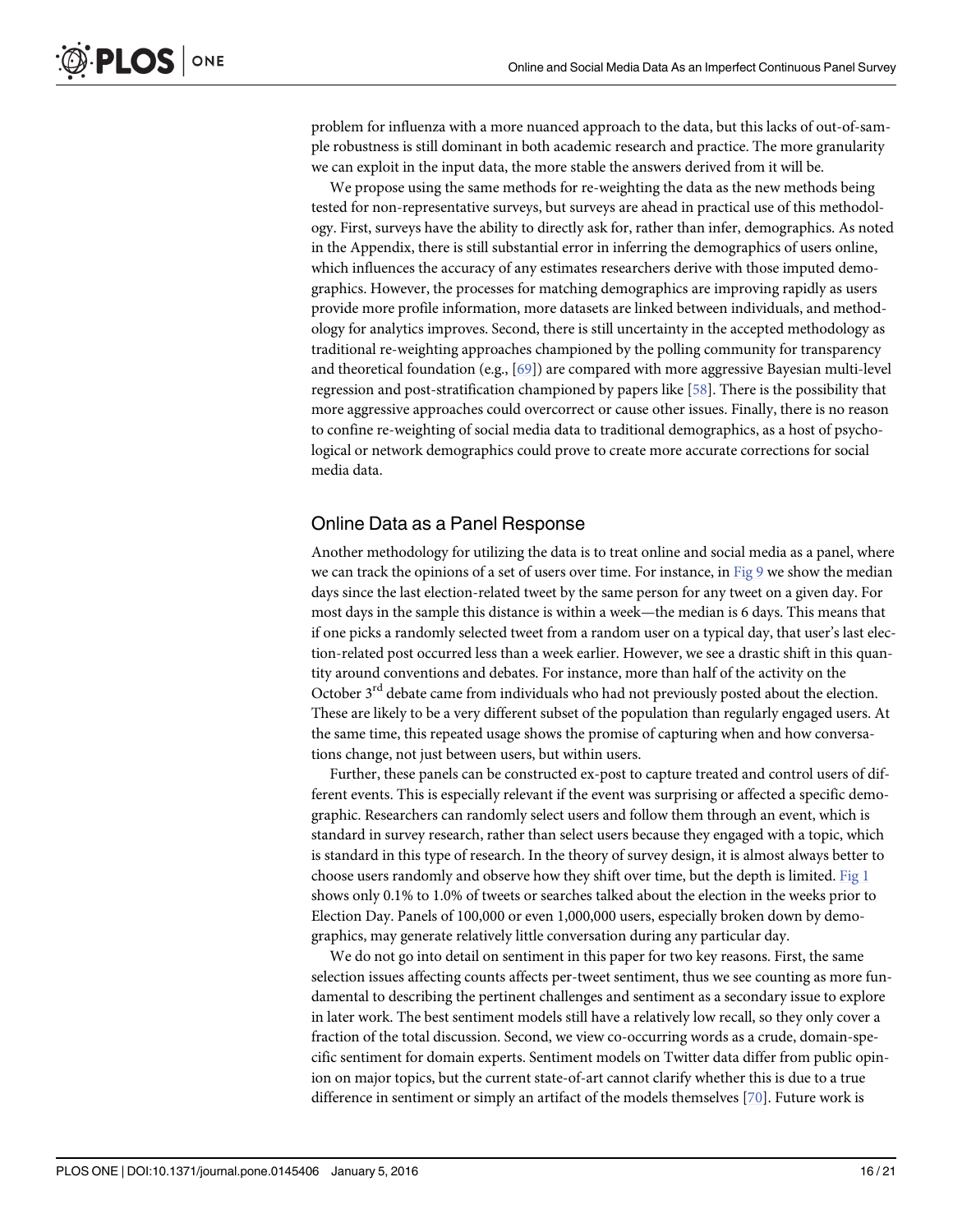<span id="page-16-0"></span>

[Fig 9. M](#page-15-0)edian days since the last election-related tweet by the same person for any given tweet on that day. Note: October 3 is actually infinity in that the median tweet was created by a person who did not tweet about the election in our sample.

ONE

LOS.

already underway in using co-occurring words to create continuously updating domain-specific sentiment.

These results should be interesting for campaigns or observers who are invested in following how ideas propagate through the population with quantitative precision and low latency. We are not pursuing matching the ground truth of an election outcome or current level of support here, but instead a new metric that could be used to study the impact of the billions of dollars campaigns spend each cycle on the interest levels and discussions during the campaign. Campaigns adjust their messages daily (or even hourly) and our concepts of low latency and quantitative indicators of interest can help determine the effectiveness of those messages within detailed demographic groups. Further, the methods outlined in the paper will also help target the individuals as they are either followed directly or as part of a demographic group.

#### Appendix

We use the tweet author's first name to impute gender, based on gender distributions gathered from annual social security reports of births from the years 1880 to 2012. This dataset provides us with gender probabilities for 91,320 names, with almost all names clearly indicating one gender or the other (91.7% of names are single gender with 99.0% probability). We leave the values as the percentage likelihood of being male rather than making a binary choice on gender. This dataset provides 58% coverage over Twitter user profiles and 54% coverage over messages. Twitter user names that are not covered by our technique include pseudonyms without first names, organizational names, and foreign names too uncommon in the US to be included in the list of SSN births; this is a common procedure  $[71]$  $[71]$ .

We infer a tweet author's coarse-grained geographic location from their self-declared user profile [[72](#page-20-0)]. While people often self-declare easily interpretable geographic locations, many use colloquial names ("deep south"), acronyms ("DMV" for DC-Maryland-Virginia) and terms that are unrelated to locations ("none of your business", "the universe"). To learn the physical locations of these self-declared location names, we collect 1 month of geo-located tweets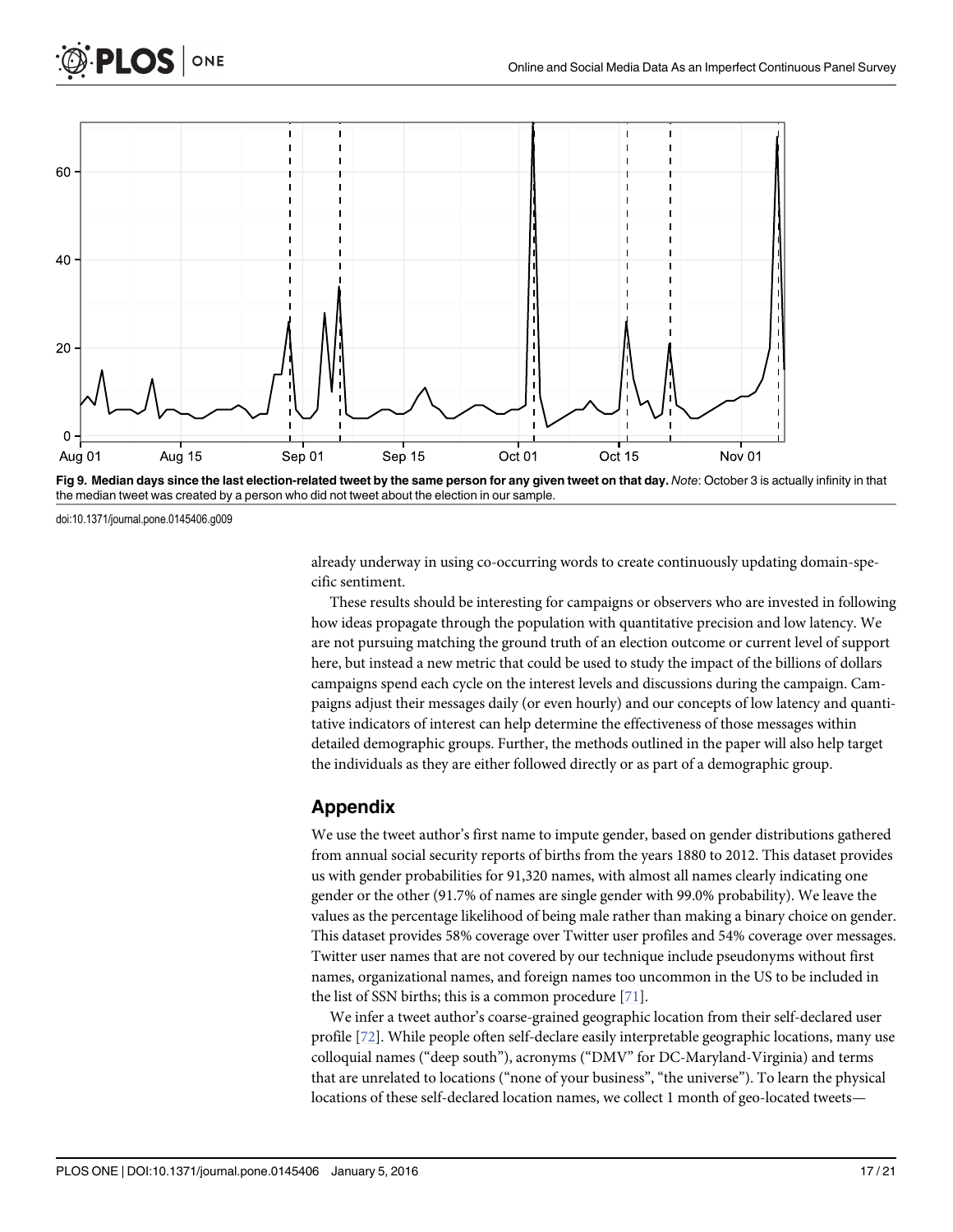<span id="page-17-0"></span>separate from our election-related tweets— where individual tweets have been tagged with a specific latitude and longitude, in addition to the users' self-declared location names. From this, we are able to learn a mapping from self-declared location names to latitude-longitude ranges. We extend this learned mapping with a list of US cities. For our analyses in this paper, we translate user locations to US regions and divisions. International, ambiguous, and unrecognized locations are labeled separately. The location is determined in 48% of profiles and that accounts for 56% of tweets; we ignore the 21% of profiles that are identified to be international, but they comprise just 13% of geography-identified tweets. [\[73\]](#page-20-0) provides a detailed look at where geographical location from social media can have even more errors than generally assumed in the literature.

# Supporting Information

[S1 Fig.](http://www.plosone.org/article/fetchSingleRepresentation.action?uri=info:doi/10.1371/journal.pone.0145406.s001) Top terms co-occurring with "Obama" on search, from August 1, 2012 through November 6, 2012 (Election Day), compiled daily. Note: Term rows are arranged by time series clustering.

(EPS)

[S2 Fig.](http://www.plosone.org/article/fetchSingleRepresentation.action?uri=info:doi/10.1371/journal.pone.0145406.s002) Top terms co-occurring with "Romney" on Twitter, from August 1, 2012 through November 6, 2012 (Election Day), compiled daily. Note: Term rows are arranged by time series clustering.

(EPS)

[S3 Fig.](http://www.plosone.org/article/fetchSingleRepresentation.action?uri=info:doi/10.1371/journal.pone.0145406.s003) Top terms co-occurring with "Romney" on search, from August 1, 2012 through November 6, 2012 (Election Day), compiled daily. Note: Term rows are arranged by time series clustering. (EPS)

[S4 Fig.](http://www.plosone.org/article/fetchSingleRepresentation.action?uri=info:doi/10.1371/journal.pone.0145406.s004) Percent of search and Twitter discussion about the presidential candidates conducted by males from August 1, 2012 through November 6, 2012 (Election Day), compiled daily. Note: Each line combines any text that has Obama, Romney, or both on any of the two mediums.

(EPS)

[S5 Fig.](http://www.plosone.org/article/fetchSingleRepresentation.action?uri=info:doi/10.1371/journal.pone.0145406.s005) Percent of search and Twitter discussion about the presidential candidates conducted by geographical division from August 1, 2012 through November 6, 2012 (Election Day), compiled daily. Note: Each line combines any text that contains the terms Obama, Romney, or both on any of the two mediums. (EPS)

# Acknowledgments

The authors would like to thank the audiences at MPSA and APSA. Also, Matthew Jacobsmeier and Sunshine Hillygus for the instructive comments. We would also like to thank Enrique Orozco and the rest of the team from OhMyGov for their help on the overall project. The following keywords are applicable: Social Media; Search; Public Opinion; Interest; Panel; Poll; Survey.

#### Author Contributions

Conceived and designed the experiments: FD MG JH EK DR. Performed the experiments: FD MG JH EK DR. Analyzed the data: FD MG JH EK DR. Contributed reagents/materials/analysis tools: FD MG JH EK DR. Wrote the paper: FD MG JH EK DR.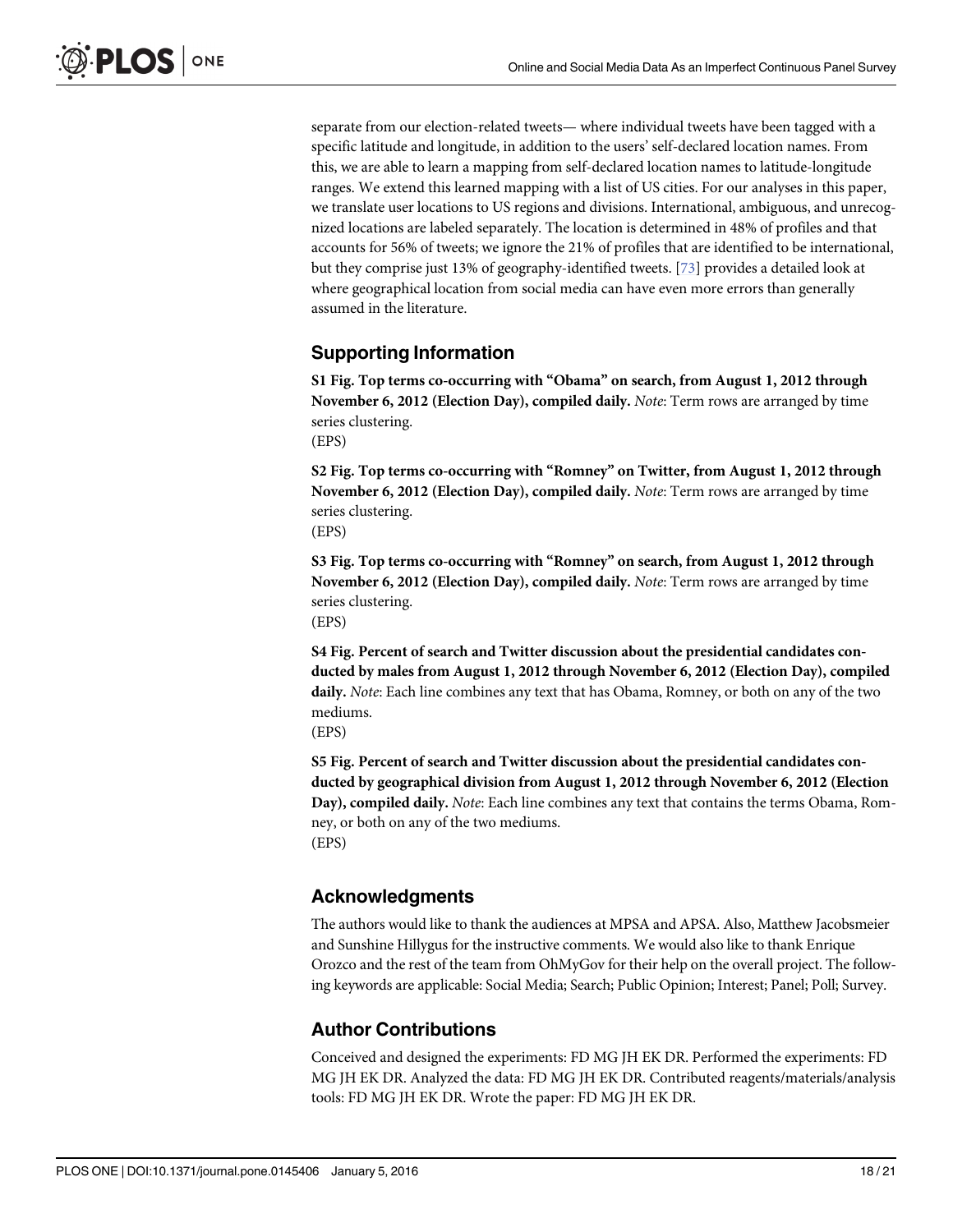#### <span id="page-18-0"></span>References

- [1.](#page-0-0) Golder SA, Macy MW. Social science with social media. ASA Footnotes 2012; 40.1.
- [2.](#page-1-0) O'Connor B, Balasubramanyan R, Routledge B, Smith NA. From tweets to polls: Linking text sentiment to public opinion time series. ICWSM. 2010; 11:122–129.
- [3.](#page-1-0) DiGrazia J, McKelvey K, Bollen J, Rojas F. More tweets, more votes: Social media as a quantitative indicator of political behavior. PLoS ONE. 2013; 8 11:e79449. doi: [10.1371/journal.pone.0079449](http://dx.doi.org/10.1371/journal.pone.0079449) PMID: [24312181](http://www.ncbi.nlm.nih.gov/pubmed/24312181)
- [4.](#page-1-0) Tumasjan A, Sprenger TO, Sander PG, Welpe IM. Predicting Elections with Twitter: What 140 Characters Reveal about Political Sentiment. ICWSM. 2010.
- [5.](#page-1-0) Gayo-Avello D. Don't turn social media into another Literary Digest poll. Communications of the ACM. 2011; 54 10:121–128.
- [6.](#page-1-0) Gayo-Avello D. I Wanted to Predict Elections with Twitter and all I got was this Lousy Paper. arXiv preprint arXiv:1204.6441. 2012.
- [7.](#page-1-0) Lui C, Metaxas PT, Mustafaraj E. On the predictability of the US elections through search volume activity. Proceedings of the IADIS International Conference on e-Society. 2011.
- [8.](#page-2-0) Biemer P. Total survey error: Design, implementation, and evaluation. Public Opinion Quarterly. 2010; 74(5): 817–848.
- [9.](#page-2-0) Groves RM, Lyberg L. Total survey error: Past, present, and future. Public Opinion Quarterly. 2010; 74 (5): 849–879.
- [10.](#page-2-0) Pew Research Assessing the Representativeness of Public Opinion Surveys. Pew Research Center. 2012. Available: [http://www.people-press.org/2012/05/15/assessing-the-representativeness-of-public](http://www.people-press.org/2012/05/15/assessing-the-representativeness-of-public-opinion-surveys/)[opinion-surveys/.](http://www.people-press.org/2012/05/15/assessing-the-representativeness-of-public-opinion-surveys/)
- [11.](#page-2-0) Beam C. Lies, Damn Lies, and Votes for Obama. Slate. 2009. Available: [http://www.slate.com/articles/](http://www.slate.com/articles/news_and_politics/politics/2009/06/lies_damn_lies_and_votes_for_obama.html) [news\\_and\\_politics/politics/2009/06/lies\\_damn\\_lies\\_and\\_votes\\_for\\_obama.html](http://www.slate.com/articles/news_and_politics/politics/2009/06/lies_damn_lies_and_votes_for_obama.html).
- [12.](#page-2-0) Budak C, Watts DJ. Dissecting the Spirt of Gezi: Influence vs. selection in the Occupy Gezi movement. Sociological Science. 2015;doi: [10.15195/v2.a18](http://dx.doi.org/10.15195/v2.a18)
- [13.](#page-3-0) Bond RM, Fariss CJ, Jones JJ, Kramer ADI, Marlow C, Settle JE, et al. A 61-million-person experiment in social influence and political mobilization. Nature. 2012; 489 (7415): 295–298. doi: [10.1038/](http://dx.doi.org/10.1038/nature11421) [nature11421](http://dx.doi.org/10.1038/nature11421) PMID: [22972300](http://www.ncbi.nlm.nih.gov/pubmed/22972300)
- [14.](#page-3-0) Ratkiewicz J, Conover M, Meiss M, Bruno G, Patil S, Flammini A, et al. Truthy: mapping the spread of astroturf in microblog streams. Proceedings of the 20th international conference companion on World wide web 2011.
- [15.](#page-3-0) Ginsberg J, Mohebbi MH. Detecting influenza epidemics using search engine query data. Nature. 2009; 457.7232: 1012–1014. doi: [10.1038/nature07634](http://dx.doi.org/10.1038/nature07634) PMID: [19020500](http://www.ncbi.nlm.nih.gov/pubmed/19020500)
- [16.](#page-3-0) Choi H, Varian H. Predicting the present with google trends. Economic Record. 2012; 88 s1:2–9:
- [17.](#page-3-0) Imran M, Castillo C. Processing Social Media Messages in Mass Emergency: A Survey. ACM Comput. Surv. 2015.
- [18.](#page-3-0) Dodds PS, Harris KD, Kloumann I, Bliss CA, Danforth CM. Temporal patterns of happiness and information in a global social network: Hedonometrics and Twitter. PLoS ONE. 2011; 6 12:e26752: doi: [10.](http://dx.doi.org/10.1371/journal.pone.0026752) [1371/journal.pone.0026752](http://dx.doi.org/10.1371/journal.pone.0026752) PMID: [22163266](http://www.ncbi.nlm.nih.gov/pubmed/22163266)
- [19.](#page-3-0) Golder SA, Macy MW. Diurnal and seasonal mood vary with work, sleep, and daylength across diverse cultures. Science. 2011; 333.6051: 1878–1881. doi: [10.1126/science.1202775](http://dx.doi.org/10.1126/science.1202775) PMID: [21960633](http://www.ncbi.nlm.nih.gov/pubmed/21960633)
- [20.](#page-3-0) Hanna A, Sayre B, Bode L, Yang JH, Shah DV. Mapping the Political Twitterverse: Candidates and Their Followers in the Midterms. ICWSM. 2011.
- [21.](#page-3-0) Moe H, Larsson A. Methodological and ethical challenges associated with large–scale analyses of online political communication. Nordicom Review. 2012.
- [22.](#page-3-0) Mustafaraj E, Metaxas PT. What Edited Retweets Reveal about Online Political Discourse. Analyzing Microtext.. 2011.
- [23.](#page-3-0) Vallina-Rodriguez N, Scellato S, Haddadi H, Carl F, Crowcroft J, Mascolo C. Los twindignados: The rise of the indignados movement on twitter. Privacy, Security, Risk and Trust PASSAT, 2012 International Conference on and 2012 International Confernece on Social Computing SocialCom 2012.
- [24.](#page-3-0) Boutet A, Kim H, Yoneki E. What's in Your Tweets? I Know Who You Supported in the UK 2010 General Election. ICWSM. 2012.
- [25.](#page-3-0) Ceron A, Curini L, Iacus SM, Porro G. Every tweet counts? How sentiment analysis of social media can improve our knowledge of citizens' political preferences with an application to Italy and France. New Media & Society. 2013;1461444813480460: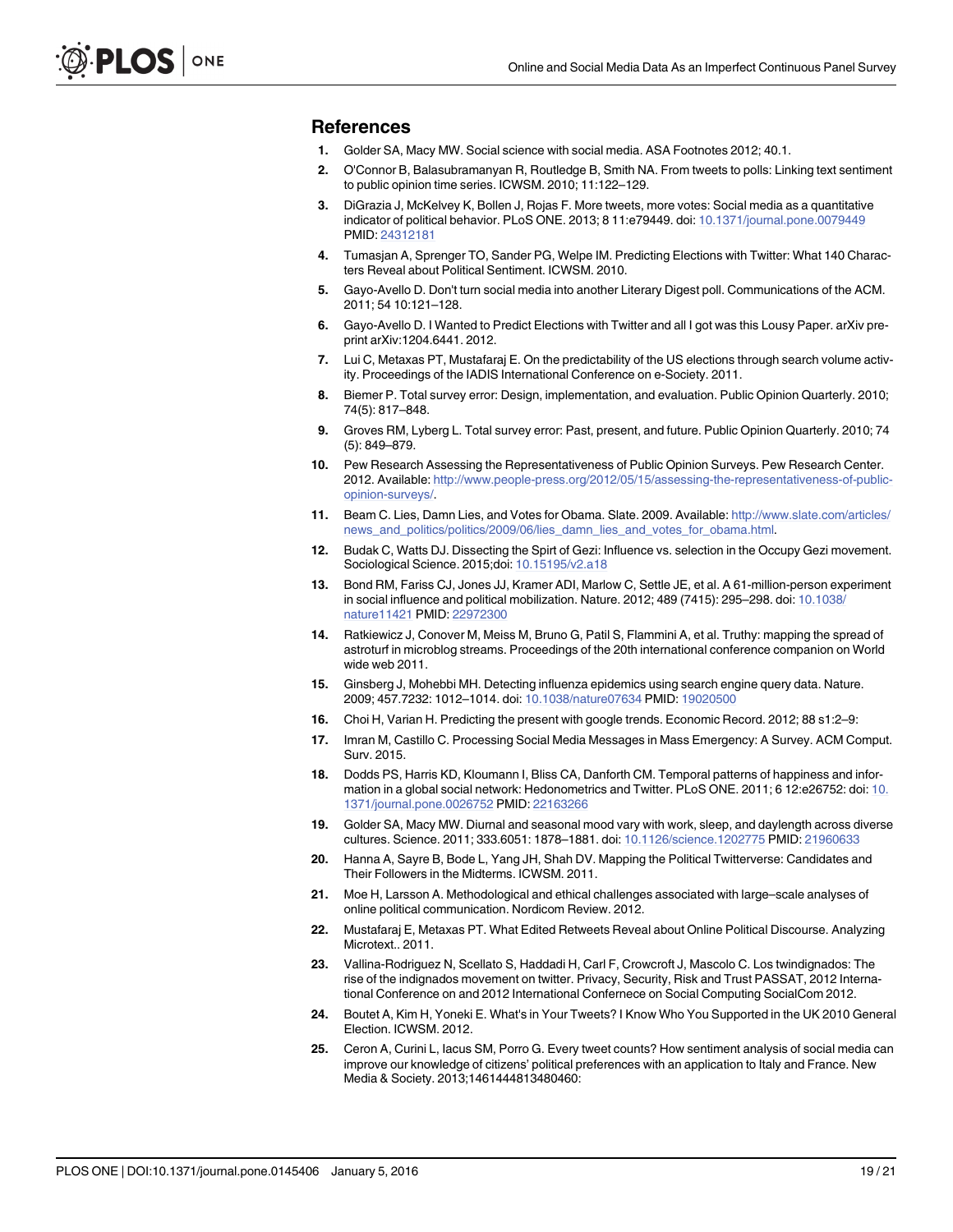- <span id="page-19-0"></span>[26.](#page-3-0) Schober MF, Pasek J, Guggenheim L, Cliff L, Conrad FB. Research synthesis: Social media analyses for social measurement. Public Opinion Quarterly (under revision). 2015. Available: [http://joshpasek.](http://joshpasek.com/) [com/](http://joshpasek.com/).
- [27.](#page-3-0) Conover MD, Ferrara E, Menczer F, Flammini A. The digital evolution of occupy wall street. PLoS ONE. 2013; 8 5:e64679
- [28.](#page-3-0) Huberman BA, Romero DM, Wu F. Social networks that matter: Twitter under the microscope. arXiv preprint arXiv:0812.1045. 2008.
- [29.](#page-3-0) Soler JM, Cuartero F, Roblizo M. Twitter as a Tool for Predicting Elections Results. Proceedings of the 2012 International Conference on Advances in Social Networks Analysis and Mining ASONAM 2012 2012.
- [30.](#page-3-0) Skoric M, Poor N, Achananuparp P, Ee-Peng L, Jiang J. Tweets and votes: A study of the 2011 Singapore general election. System Science HICSS, 2012 45th Hawaii International Conference 2012.
- [31.](#page-3-0) Bermingham A, Smeaton AF. On using Twitter to monitor political sentiment and predict election results. Sentiment Analysis where AI meets Psychology (SAAIP) Workshop at the International Joint Conference for Natural Language Processing (IJCNLP). 2011.
- [32.](#page-3-0) Lee J, Ryu H, Mon L. Park SJ, Citizens' use of Twitter in political information sharing in South Korea. iConference 2013. 351–365.
- [33.](#page-3-0) Monti C, Zignani M, Rozza A, Arvidsson A, Zappella G, Colleoni E. Modelling political disaffection from Twitter data. Proceedings of the Second International Workshop on Issues of Sentiment Discovery and Opinion Mining. 2013.
- [34.](#page-3-0) Choy M, Cheong M, Laik MN, Shung KP. US Presidential Election 2012 Prediction using Census Corrected Twitter Model. arXiv preprint arXiv:1211.0938. 2012.
- [35.](#page-3-0) Shi L, Agarwal N, Agrawal A, Rahul G, Spoelstr J. Predicting US primary elections with Twitter. Proceedings of Social Network and Social Media Analysis: Methods, Models and Applications NIPS Workshop, Lake Tahoe, NV, December Vol. 7. 2012.
- [36.](#page-3-0) Gayo-Avello D, Metaxas PT, Mustafaraj E. Limits of electoral predictions using twitter. ICWSM. 2011.
- [37.](#page-3-0) He Y, Saif H, Wei Z, Wong KF. Quantising Opinions for Political Tweets Analysis. LREC. 2012; 3901– 3906.
- [38.](#page-3-0) Johnson C, Shukla P, Shukla S. On Classifying the Political Sentiment of Tweets. University of Texas Austin. 2012. Available: [http://www.cs.utexas.edu/~cjohnson/TwitterSentimentAnalysis.pdf.](http://www.cs.utexas.edu/~cjohnson/TwitterSentimentAnalysis.pdf)
- [39.](#page-3-0) Jungherr A, Jürgens P, Schoen H. Why the pirate party won the german election of 2009 or the trouble with predictions: A response to tumasjan, a., sprenger, to, sander, pg, & welpe, im "predicting elections with twitter: What 140 characters reveal about political sentiment. Social Science Computer Review 2012.
- [40.](#page-4-0) Metaxas PT, Mustafaraj E. Social media and the elections. Science. 2012; 3386106: 472–473.
- [41.](#page-4-0) Hampton K, Goulet LS, Rainie L, Purcell K. Social networking sites and our lives. Pew Research Center. 2011. Available: <http://www.pewinternet.org/files/old-media//Files/Reports/2011/PIP> - Social networking sites and our lives.pdf.
- [42.](#page-4-0) Goel S, Hofman JM, Sirer M. Who Does What on the Web: A Large-Scale Study of Browsing Behavior. ICWSM. 2012.
- [43.](#page-4-0) Mislove A, Lehmann S, Ahn Y, Onnela JP, Rosenquist JN. Understanding the Demographics of Twitter Users. Proceedings of the Fifth International AAAI Conference on Weblogs and Social Media. 2011.
- [44.](#page-4-0) Chang J, Rosenn I, Backstrom L, Marlow C. ePluribus: Ethnicity on Social Networks. Proceedings of the Fourth International AAAI Conference on Weblogs and Social Media. 2010.
- [45.](#page-4-0) Pennacchiotti M, Popescu A. A machine learning approach to twitter user classification. Proceedings of the Fifth International AAAI Conference on Weblogs and Social Media. 2011.
- [46.](#page-4-0) Zamal FA, Liu W, Ruths D. Homophily and latent attribute inference: Inferring latent attributes of twitter users from neighbors. Proceedings of the Sixth International AAAI Conference on Weblogs and Social Media. 2012.
- [47.](#page-4-0) Kosinski M, Stillwell D, Graepel T. Private traits and attributes are predictable from digital records of human behavior. Proceedings of the National Academy of Sciences 2013; 110.15: 5802–5805.
- [48.](#page-4-0) Lampos V, Preotiuc-Pietro D, Cohn T. A user-centric model of voting intention from Social Media. Proc 51st Annual Meeting of the Association for Computational Linguistics. 2013. 993–1003.
- [49.](#page-4-0) Borondo J, Morales AJ, Losada JC, Benito RM. Characterizing and modeling an electoral campaign in the context of twitter: 2011 Spanish presidential election as a case study. Chaos: an interdisciplinary journal of nonlinear science. 2012; 22 2:023138.